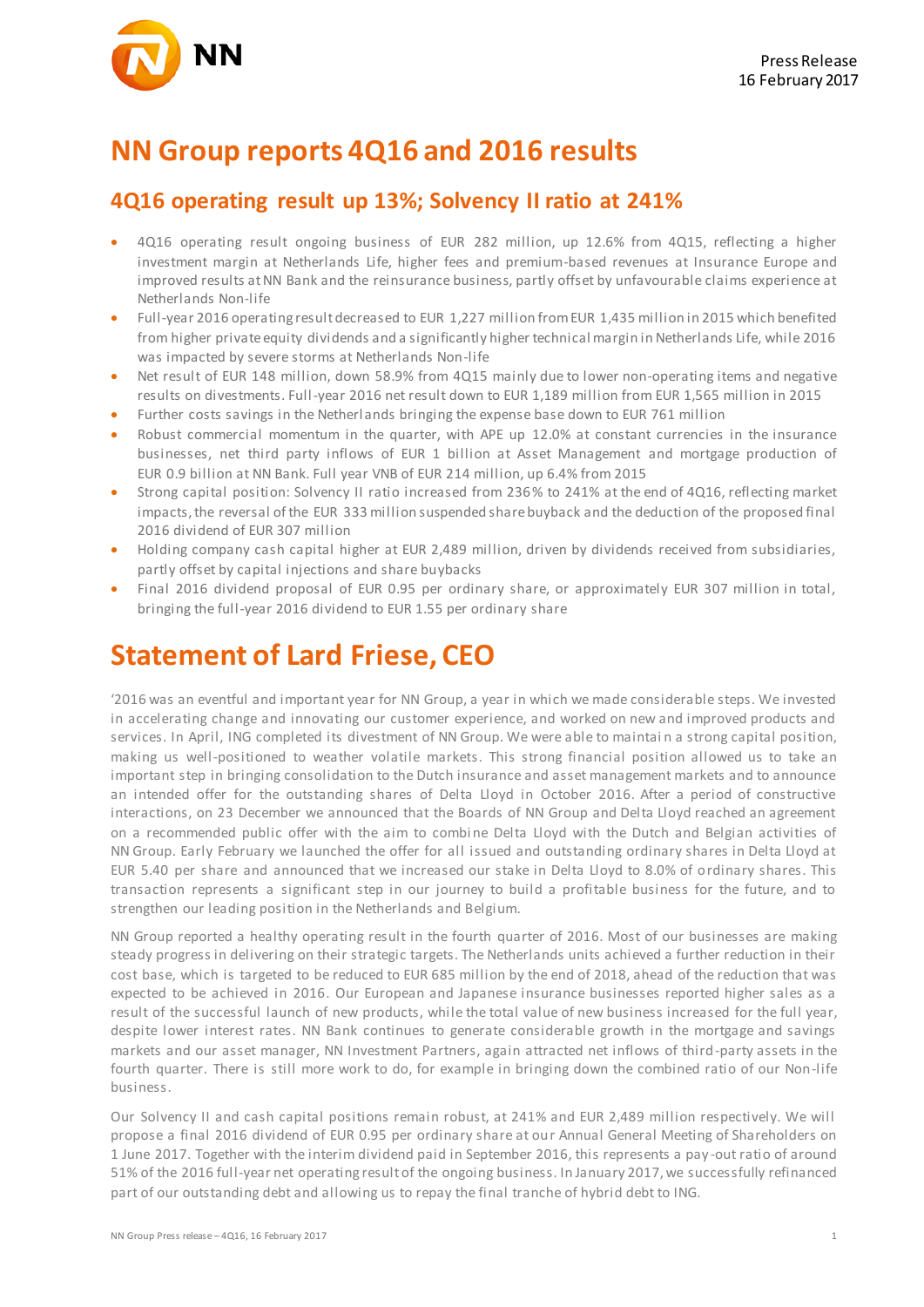

Looking ahead, ongoing uncertainty with regard to economic growth, macro developments, and potential political shifts are likely to impact the financial markets in 2017. Irrespective of these developments, we are committed to delivering an excellent customer service, innovating our products and further improving our businesses. The progress we made in these areas in 2016 is reflected in our employee engagement and Net Promotor Scores. This strong foundation enables us to further shape our ambition of creating a company that truly matters in the lives of our stakeholders.'

#### **NN Group key figures**

| In EUR million                    | 4016 | 4Q15 | Change   | <b>FY16</b> | <b>FY15</b> | Change   |
|-----------------------------------|------|------|----------|-------------|-------------|----------|
|                                   |      |      |          |             |             |          |
| Operating result ongoing business | 282  | 250  | 12.6%    | 1.227       | 1.435       | $-14.5%$ |
| Net result                        | 148  | 360  | $-58.9%$ | 1.189       | 1,565       | $-24.0%$ |
| Net operating ROE                 | 7.2% | 7.5% |          | 8.1%        | 10.8%       |          |
| Solvency II ratio <sup>1)</sup>   | 241% | 239% |          | 241%        | 239%        |          |

Note: All footnotes are included on page 28

## **Quarterly Business Update**

NN Group´s robust financial position in 2016 reflects the resilience of its businesses in an environment which continues to be characterised by low interest rates and market volatility. This provides a solid foundation for executing the company's strategy, which is to deliver an excellent customer experience based on transparent products and services and long-term relationships. NN Group aims to help people secure their financial futures, and is committed to delivering products and services that are easy to understand and meet customers' lifetime needs.

#### **Transparent products and services**

In the Dutch pension market, NN maintained its leading position in 2016. This was acknowledged by the Dutch magazine Management Team, which ranked Nationale-Nederlanden as the best pension provider in the Netherlands for the third year in a row. Moreover, the Dutch pension business introduced new features to further improve its product proposition, for example the 'additional savings' option for its Defined Contribution product which allows customers to increase their individual savings to secure future income. In Poland, the cooperation with Notus started and the Polish flagship product, a protection and investment proposition, was tailored for customers of Notus and launched in the fourth quarter.

#### **Capturing growth**

The fundamental need of people to protect themselves against uncertainties will continue to drive growth in the insurance industry over the long-term. NN Group adapts its businesses to capture this growth potential. In the fourth quarter of 2016, the sale of protection products grew 11% across Europe compared with the same quarter in 2015, with Romania, Turkey and Belgium as the largest contributors. In Turkey, a new l aw entered into force on 1 January 2017, under which all employees under the age of 45 will be enrolled in a new compulsory pension scheme while their employers can select a pension company. NN Hayat ve Emeklilik successfully introduced a new pension product to meet this new demand.

In the fourth quarter of 2016, total sales at Japan Life increased by 23%, excluding currency effects, driven by the sales of the COLI critical illness product launched in July. Bancassurance sales grew 37%, at constant currency, compared to the same quarter of 2015. This was driven by higher bank activation and the expansion of the bank distribution network, bringing the total to 61 banki ng partners at the end of 2016.

At the beginning of 2016, NN Romania launched the first health insurance on the local market. At the end of December 2016, over 10,000 clients contracted health insurance from NN, 50% more than initially expected for the first year.

In the Netherlands, NN Bank grew its mortgage portfolio by EUR 2.2 billion to EUR 12.7 billion in 2016. During that same period its customer savings grew by the same amount to EUR 10.2 billion. In the Dutch market, bank savings are increasingly replacing Life annuities, and NN Bank has established a strong position in this market. Movir, which offers individual disability insurance to self-employed workers in the Netherlands, successfully launched a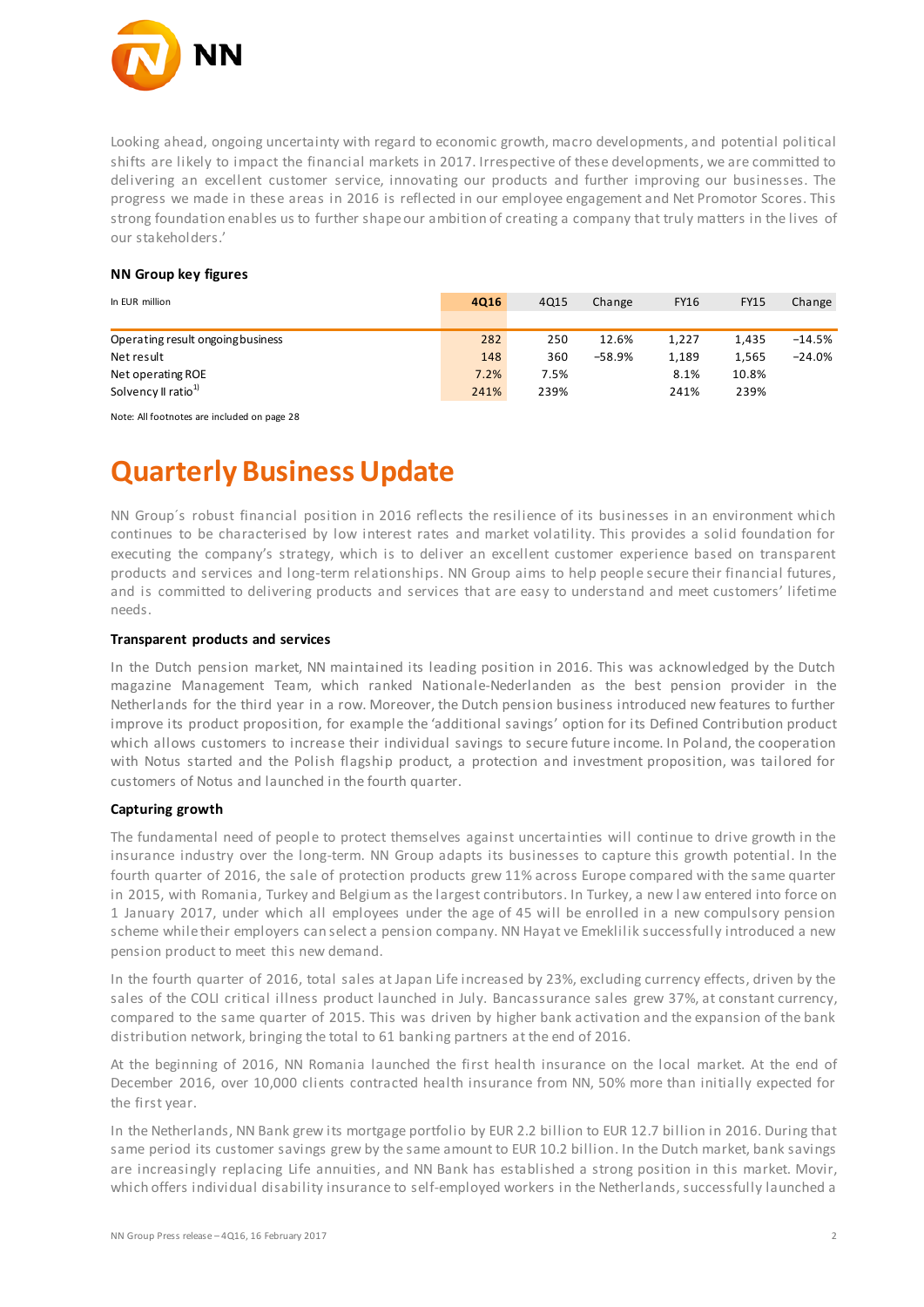

campaign to inform medical specialists about their renewed product offering, which complements the existing disability insurance (AOV).

The fourth quarter also saw positive developments in the area of securing new contracts as NN Investment Partners was selected to become the fiduciary manager of assets under administration (AuA) for two large Dutch pension funds for a total amount of EUR 4.8 billion. In addition to this, NN Group's general pension fund 'De Nationale APF', secured its first client.

#### **Multi-access distribution**

NN Group serves its customers through multiple channels, comprising tied agents, bancassurance partners, brokers and direct channels. It is our aim to achieve profitable growth through multi -access distribution. In line with this strategy, our insurance company in the Czech Republic entered into a strategic partnership with Moneta Money Bank. This enables NN Czech to reach a larger number of customers and provide products to meet their protection and pension savings needs. Moneta Bank extended its product offering with NN's term life insurance and pension savings products.

In the Netherlands, the website NN.nl continues to attract an increasing number of visitors, and over 90% of NN Bank's new customer savings is generated through this online channel.

#### **Effective and efficient operations**

NN Group aims to make its processes as efficient and effective as possible. The business es in the Netherlands continue to implement efficiency initiatives. For example, the pension business in the Netherlands established a system which links to salary package software from HR benefits companies, improving administrative efficiency for both customers and NN Life. In addition, NN Life entered into a strategic partnership to outsource business processes and IT for the individual life closed book. Furthermore, in line with the retail strategy in the Netherlands, several new products were made avai lable on the online distribution channel 'My NN' and in the NN app. Also the Dutch Non-life business remains focused on increasing efficiency, for example by sending close to a million documents to the digital mailbox of intermediaries, instead of in hardcopy. Moreover, NN Bank extended digital tooling and self-service processes, providing customers with insight and options to make adjustments to their products. One example is a track and trace system for mortgage applications.

Japan Life is introducing self-compliance and medical self-service tools improving our service and reducing administrative efforts. In Belgium, a Home & Family portal was created, where customers are able to modify their Building, Contents, Theft and Family insurance, request certificates or file a claim online. This reduces manual work and delivery time and increases the self-reliance of the customer. After the introduction of tablets for our sales force in Poland in the third quarter of 2016, 90% of the new business applications were fully automated, resulting in efficiency gains and improving customers' experiences and communications.

#### **Innovation**

As part of our ambition to enhance the quality of advice and service to customers, improve staff productivity, and create cross-sell, upsell and retention opportunities, NN Life Japan launched a one-stop intuitive service platform for agents in December 2016, which will help strengthen relationships with distributors. Furthermore, NN's broker in Turkey, Sigorta Cini, is operating from 25 'insurance shops' across the country, and is the second most visited online aggregator in Turkey with more than 1 million unique visits annually. Improvements in website functionality and investments in search marketing has helped NN in Turkey to reach out to more online customers looking for price comparison.

The Non-life business in the Netherlands launched several initiatives to increase safety for retail and SME customers. In November, Sparklab (the innovation lab of NN Non-life) launched the Dutch Cyber Col lective. This association is supporting SMEs to reduce cybercrime. Other examples include a safety check for children's bikes in schoolyards in The Hague and the 'Safest Street of the Netherlands' ('Veiligste straat van Nederland').

#### **Other events**

In 2016, NN launched a new campaign 'It's different when it's yours', celebrating the uniqueness of our individual customers. In the coming months, the new campaign will be launched in many NN countries. It focuses on those moments in life we all experience, yet we all experience differently. NN is proud to help millions of individuals, families, homes and businesses every day, and we are well aware that the family, home or business of each individual customer matters most to him or her.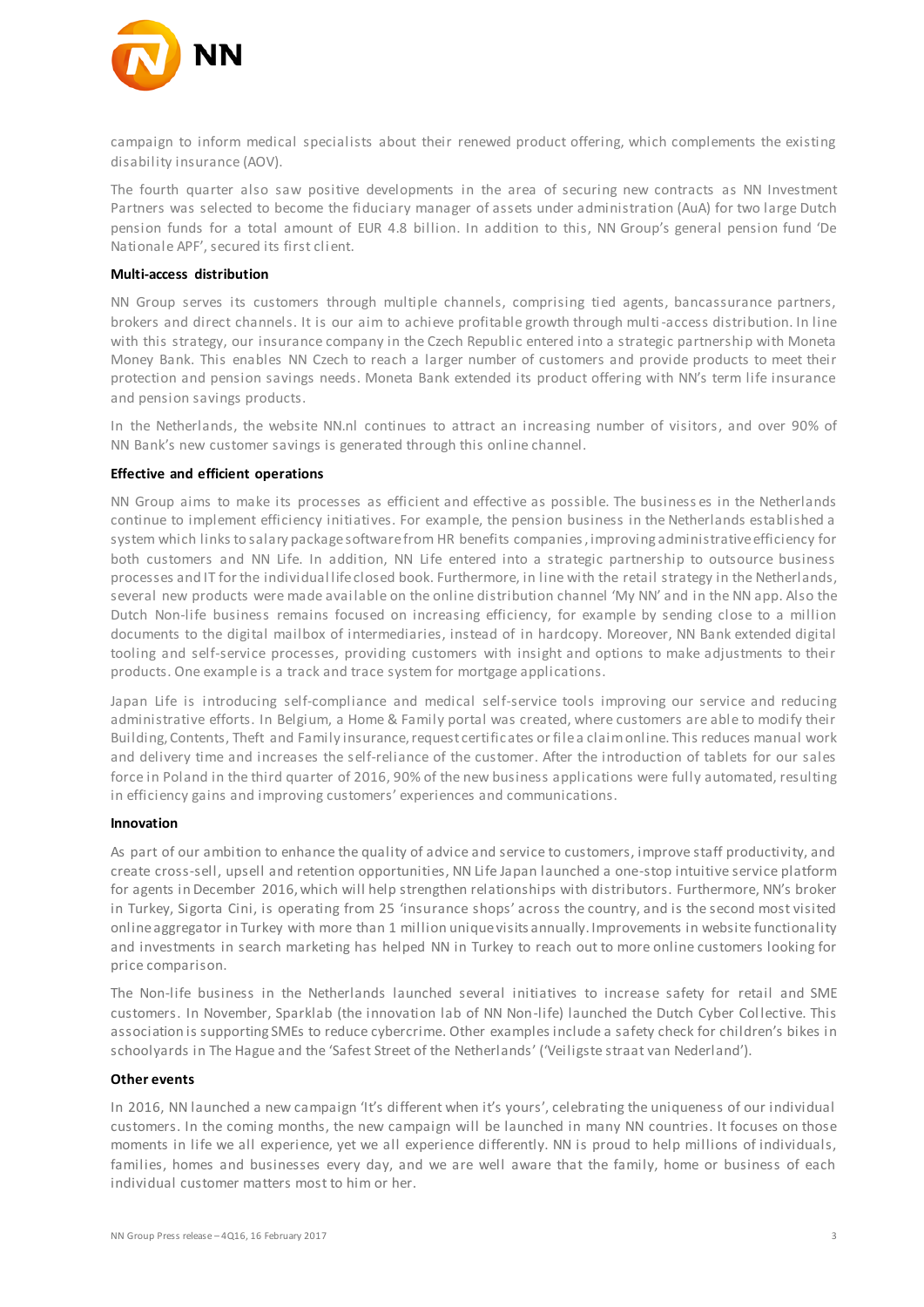

As part of our commitment to considering environmental, social and governance aspects in our investment decisions, during 2016 experts from NN and NN Investment Partners contributed to a report called 'Building Highways to SDG Investing'. With this report, a group of 17 financial institutions including NN Group, invited the Dutch government and Central Bank to continue to make a concerted effort in cooperation with the financial sector in support of the Sustainable Development Goals (SDGs). Adopted by the United Nations, these goals relate to climate, poverty, health care, education, and other societal challenges.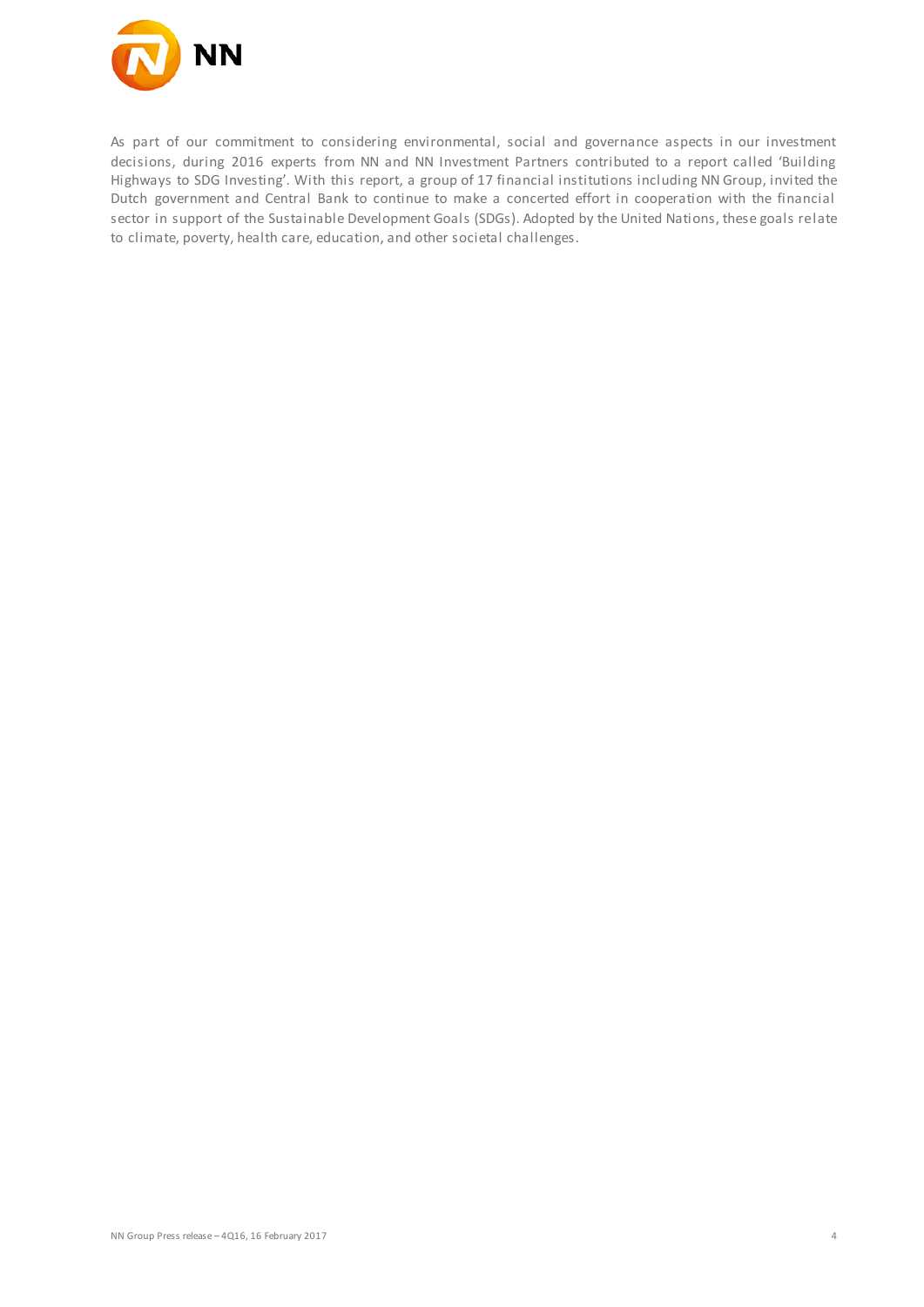

## **Consolidated results**

#### **Consolidated profit and loss account NN Group**

| In EUR million                                                             | 4Q16        | 4Q15           | Change    | <b>FY16</b>  | <b>FY15</b> | Change   |
|----------------------------------------------------------------------------|-------------|----------------|-----------|--------------|-------------|----------|
| Analysis of results                                                        |             |                |           |              |             |          |
| Netherlands Life                                                           | 163         | 155            | 5.3%      | 710          | 906         | $-21.6%$ |
| Netherlands Non-life                                                       | 13          | 28             | $-55.6%$  | 62           | 122         | $-49.0%$ |
| Insurance Europe                                                           | 60          | 48             | 25.1%     | 198          | 197         | 0.9%     |
| Japan Life                                                                 | 24          | 27             | $-12.3%$  | 154          | 160         | $-3.9%$  |
| Asset Management                                                           | 33          | 21             | 59.1%     | 133          | 129         | 3.0%     |
| Other                                                                      | $-10$       | $-29$          |           | $-30$        | $-79$       |          |
| Operating result ongoing business                                          | 282         | 250            | 12.6%     | 1,227        | 1,435       | $-14.5%$ |
| Non-operating items ongoing business                                       | 30          | 92             | $-67.7%$  | 555          | 393         | 41.1%    |
| of which gains/losses and impairments                                      | $-27$       | $\overline{7}$ | $-471.2%$ | 279          | 356         | $-21.6%$ |
| of which revaluations                                                      | 135         | 37             | 260.7%    | 296          | 122         | 141.8%   |
| of which market & other impacts                                            | $-79$       | 47             | $-267.9%$ | $-19$        | $-85$       |          |
| Japan Closed Block VA                                                      | 11          | 24             | $-53.4%$  | $-99$        | 20          |          |
| Special items before tax                                                   | $-51$       | $-33$          |           | $-107$       | $-100$      |          |
| Result on divestments                                                      | $-114$      | 12             |           | $-114$       | 14          |          |
| <b>Result before tax</b>                                                   | 158         | 345            | $-54.2%$  | 1,463        | 1,761       | $-17.0%$ |
| Taxation                                                                   | 10          | $-17$          |           | 273          | 166         | 64.4%    |
| Minority interests                                                         | $\mathbf 0$ | $\overline{2}$ | $-89.4%$  | $\mathbf{1}$ | 30          | $-97.5%$ |
| <b>Net result</b>                                                          | 148         | 360            | $-58.9%$  | 1,189        | 1,565       | $-24.0%$ |
| Basic earnings perordinary share in EUR <sup>2)</sup>                      | 0.43        | 1.06           |           | 3.55         | 4.51        |          |
| <b>Key Figures</b>                                                         |             |                |           |              |             |          |
| In EUR million                                                             | 4Q16        | 4Q15           | Change    | FY16         | <b>FY15</b> | Change   |
| <b>Ongoing business</b>                                                    |             |                |           |              |             |          |
| Gross premium income                                                       | 2,000       | 1,762          | 13.5%     | 9,421        | 9,197       | 2.4%     |
| New sales life insurance (APE)                                             | 298         | 258            | 15.6%     | 1,386        | 1,295       | 7.0%     |
| Value of new business                                                      |             |                |           | 214          | 202         | 6.4%     |
| Total administrative expenses                                              | 462         | 453            | 2.1%      | 1,734        | 1,758       | $-1.4%$  |
| Cost/income ratio (Administrative expenses/Operating income)               | 34.0%       | 38.3%          |           | 33.5%        | 33.9%       |          |
| Combined ratio (Netherlands Non-life) <sup>3)</sup>                        | 103.9%      | 100.7%         |           | 103.4%       | 101.5%      |          |
| Asset Management Assets under Management <sup>4)8)</sup>                   | 195         | 187            | 4.2%      | 195          | 187         | 4.2%     |
| Life general account invested assets <sup>4)</sup>                         | 89          | 84             | 6.3%      | 89           | 84          | 6.3%     |
| Investment margin/Life general account invested assets (bps) <sup>5)</sup> | 91          | 108            |           |              |             |          |
| Total provisions for insurance & investment contracts <sup>4)</sup>        | 106         | 105            | 1.3%      | 106          | 105         | 1.3%     |
| of which for risk policyholder <sup>4)</sup>                               | 23          | 25             | $-10.3%$  | 23           | 25          | $-10.3%$ |
| NN Life Solvency II ratio <sup>22)</sup>                                   | 203%        | 216%           | $-6.2%$   | 203%         | 216%        | $-6.2%$  |
| Net operating result <sup>6)</sup>                                         | 215         | 205            | 4.7%      | 941          | 1,165       | $-19.2%$ |
| Net operating ROE <sup>7)</sup>                                            | 7.2%        | 7.5%           |           | 8.1%         | 10.8%       |          |
| Japan Closed Block VA                                                      |             |                |           |              |             |          |

| <b>Japan Goscapioch VA</b>               |         |         |          |         |         |          |
|------------------------------------------|---------|---------|----------|---------|---------|----------|
| Account value                            | 8.201   | 10,028  | $-18.2%$ | 8.201   | 10.028  | $-18.2%$ |
| Number of policies                       | 154,315 | 202,192 | $-23.7%$ | 154,315 | 202.192 | $-23.7%$ |
|                                          |         |         |          |         |         |          |
| <b>Total NN Group</b>                    |         |         |          |         |         |          |
| Solvency II ratio <sup>1)</sup>          | 241%    | 239%    |          | 241%    | 239%    |          |
| Total assets <sup>4)</sup>               | 169     | 162     | 3.9%     | 169     | 162     | 3.9%     |
| Shareholders' equity                     | 22.706  | 20.469  | 10.9%    | 22.706  | 20.469  | 10.9%    |
| Employees (internal FTEs, end of period) | 11,464  | 11,461  | 0.0%     | 11,464  | 11,461  | 0.0%     |
|                                          |         |         |          |         |         |          |

Note: All footnotes are included on page 28

Note: Operating result and Adjusted allocated equity (as used in the calculation of Net operating ROE) are Alternative Performance Measures. These measures are derived from figures according to IFRS-EU. The operating result is derived by adjusting the reported result before tax to exclude the impact of result on divestments, discontinued operations and special items, gains/losses and impairments, revaluations and market & other impacts. The adjusted allocated equity is derived by adjusting the reported total equity to exclude revaluation reserves and the undated subordinated notes classified as equity. Alternative Perfo rmance Measures are non-IFRS-EU measures that have a relevant IFRS-EU equivalent. For definitions and explanations of the Alternative Performance Measures reference is made to the section 'Alternative Performance measures (Non-GAAP measures)' in the 30 June 2016 Condensed consolidated interim financial information.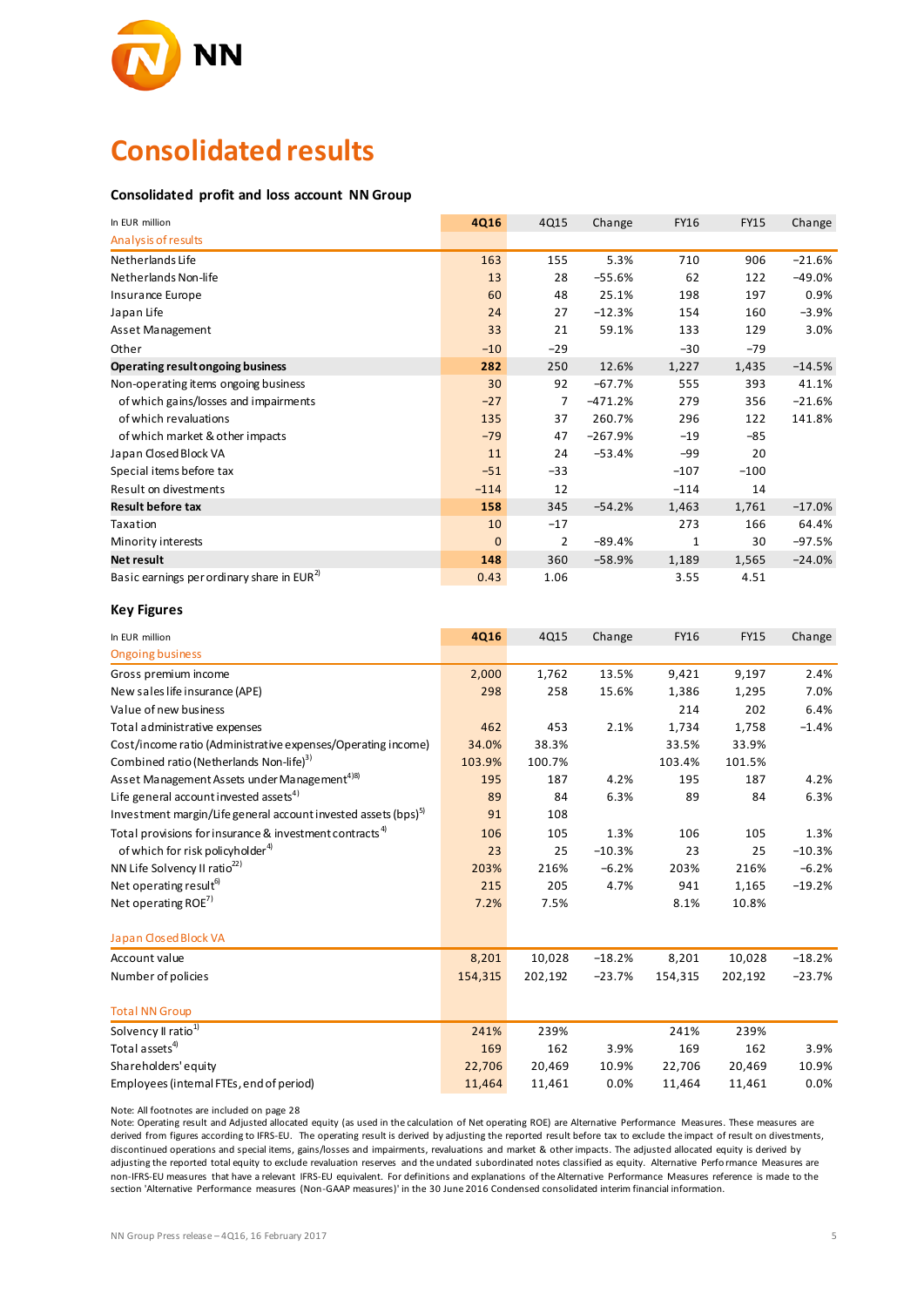

- NN Group's operating result of the ongoing business increased to EUR 282 million from EUR 250 million in the fourth quarter of 2015, reflecting a higher operating result at Netherlands Life, Insurance Europe and segment Other partly offset by lower results at Netherlands Non-life
- The result before tax decreased to EUR 158 million from EUR 345 million in the fourth quarter of 2015, reflecting a negative result on divestments and lower non-operating items
- The full-year 2016 operating result of the ongoing business decreased to EUR 1,227 million, down 14.5% from 2015, which benefited from higher private equity dividends and a significantly higher technical margin in Netherlands Life
- The expense base in the Netherlands amounted to EUR 761 million at the end of the fourth quarter of 2016 versus EUR 765 million at the end of the third quarter of 2016, both on a last 12- months basis
- Value of new business (VNB) for full-year 2016 was up 6.4% to EUR 214 million largely reflecting higher VNB at Japan Life

#### **Operating result**

The operating result of the ongoing business was EUR 282 million, up 12.6% from the fourth quarter of 2015. The increase reflects a higher investment margin at Netherlands Life, higher fees and premium-based revenues at Insurance Europe and improved results at NN Bank and the reinsurance business, partly offset by an unfavourable claims experience at Netherlands Non-life.

The administrative expenses for Netherlands Life, Netherlands Non-life and corporate/holding entities decreased by EUR 4 million in the fourth quarter of 2016 to EUR 761 million, in line with the target to achieve an annual administrative expense base of EUR 685 million by the end of 2018, both on a last 12-months basis. Administrative expenses decreased by a total of EUR 57 million from EUR 818 million at the end of the third quarter of 2015, when this target expense base was set. This represents 43% of total targeted expense reductions in the Netherlands.

The operating result of Netherlands Life increased to EUR 163 million from EUR 155 million in the fourth quarter of 2015 mainly driven by a higher investment margin.

The operating result of Netherlands Non-life decreased to EUR 13 million from EUR 28 million in the fourth quarter of 2015 due to an unfavourable underwriting performance in both Disability & Accident and Property & Casualty, higher administrative expenses and a lower investment income. The combined ratio was 103.9% versus 100.7% in the fourth quarter of 2015.

The operating result of Insurance Europe increased to EUR 60 million from EUR 48 million in the fourth quarter of 2015, due to a higher technical margin and higher fees and premium-based revenues, partly offset by higher administrative expenses.

The operating result of Japan Life was EUR 24 million, down 19.8% from the fourth quarter of 2015, excluding currency effects, reflecting a lower technical margin and higher DAC amortisation and trail commissions, partially offset by higher fees and premium based revenues.

The fourth-quarter operating result of Asset Management increased to EUR 33 million from EUR 21 million in the fourth quarter of 2015 which included a EUR 13 million restructuring provision.

The operating result of the segment Other improved to EUR −10 million from EUR −29 million in the fourth quarter of 2015, supported by lower holding expenses, as well as higher operating results for NN Bank and the reinsurance business.

The full-year 2016 operating result of the ongoing business decreased to EUR 1,227 million from EUR 1,435 million in 2015, which benefited from significantly higher private equity dividends of EUR 221 million compared with EUR 72 million in 2016 (including an exceptional dividend of EUR 30 million from an indirect stake in ING Life Korea). The technical margin in 2016 was negatively impacted by a EUR 22 million addition to the unit-linked guarantee provision due to a decrease in interest rates as well as lower morbidity results, while 2015 was supported by a total of EUR 52 million of benefits following updates to certain technical provisions in Netherlands Life. In addition, 2016 was impacted by EUR 31 million of claims due to severe storms at Netherlands Non-life. These items were partly compensated by lower administrative expenses in the Netherlands and a higher result at NN Bank.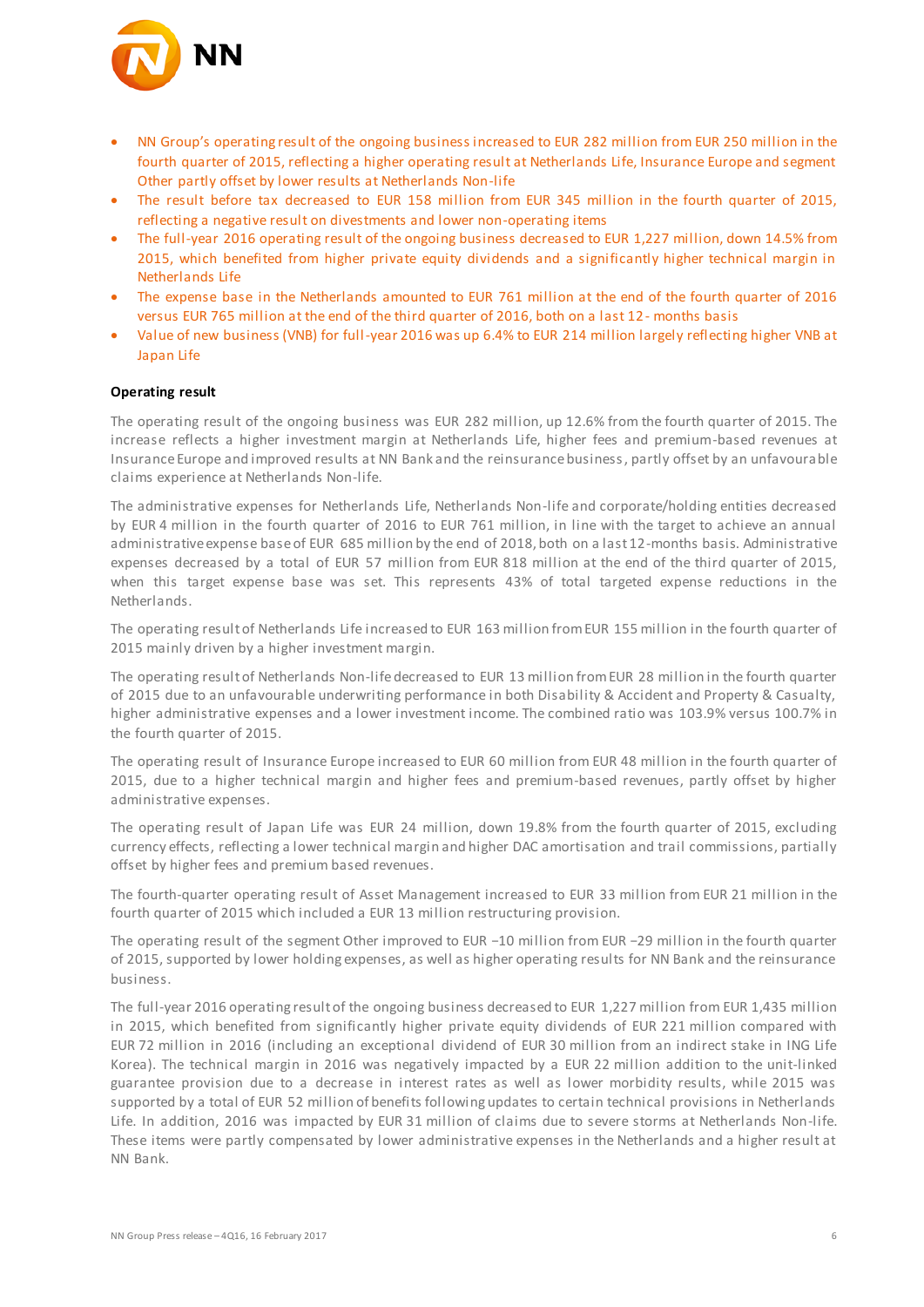

#### **Result before tax**

The result before tax for the fourth quarter of 2016 decreased to EUR 158 million from EUR 345 million in the fourth quarter of 2015, reflecting a negative result on divestments, lower non-operating items and higher special items, partly compensated by the higher operating result of the ongoing business.

Gains/losses and impairments were EUR −27 million compared with EUR 7 million in the fourth quarter of 2015. The current quarter was impacted by EUR 50 million of impairments on public equity securities, partly compensated by EUR 18 million capital gains on public equity securities.

Revaluations increased to EUR 135 million from EUR 37 million in the fourth quarter of 2015 reflecting EUR 84 million positive revaluations on private equity and EUR 61 million for real estate in the current quarter.

Market and other impacts amounted to EUR −79 million, reflecting the movement in the provision for guarantees on separate account pension contracts (net of hedging) at Netherlands Life.

The result before tax of Japan Closed Block VA was EUR 11 million compared with EUR 24 million in the fourth quarter of 2015. The current quarter includes a positive hedge-related result of EUR 30 million largely offset by a EUR 35 million reserve increase due to lower lapse assumptions on death benefit policies.

Special items amounted to EUR −51 million compared with EUR −33 million in the fourth quarter of 2015. Special items in the current quarter include EUR 27 million of restructuring expenses related to the target to reduce the administrative expense base of Netherlands Life, Netherlands Non-life and corporate/holding entities and EUR 18 million of rebranding expenses.

The result on divestments amounted to EUR −114 million in the fourth quarter of 2016, reflecting the transaction result on the portfolio transfer agreement that NN Re (Ireland) Ltd. signed with Canada Life International Re Ltd. in October 2016 and a provision following the outcome of arbitration proceedings in respect to NN Group's former insurance subsidiary ING Life Korea.

The full-year result before tax of 2016 decreased to EUR 1,463 million from EUR 1,761 million in 2015, largely reflecting the lower operating result of the ongoing business, lower results at Japan Closed Block VA and a negative result on divestments, partly compensated by higher non-operating items.

#### **Net result**

The fourth-quarter net result decreased to EUR 148 million from EUR 360 million in the fourth quarter of 2015 due to a lower result before tax. The effective tax rate in the fourth quarter of 2016 was 6.3% driven by tax-exempt capital gains in the Netherlands mainly related to shareholdings of 5% or more, while the effective tax rate for the full year 2016 was 18.7%.

#### **Sales and Value of New Business**

Total new sales (APE) at NN Group were EUR 298 million, up 12.0% from the fourth quarter of 2015 on a constant currency basis, mainly driven by higher new sales at Japan Life supported by the launch of a competitive critical illness product in the COLI market in July 2016.

In 2016, total new sales amounted to EUR 1,386 million, up 2.9% compared with 2015, on a constant currency basis, reflecting higher sales at Japan Life (7.1%) and Insurance Europe (4.0%). APE for Netherlands Life decreased 9.6% as 2015 included a EUR 420 million single premium relating to the buy-out of a large company pension fund.

The value of new business (VNB) for 2016 amounted to EUR 214 million, up 6.4% from EUR 202 million in 2015. The increase reflects higher VNB at Japan Life driven by higher sales and a shift to a more profitabl e product mix, partially offset by lower VNB at Insurance Europe due to lower interest rates and the impact of the tax on assets in Poland.

#### **Net operating Return On Equity (ROE)**

The net operating ROE of the ongoing business of NN Group was 7.2% compared with 7.5% in the fourth quarter of 2015, due to higher equity which more than offset the effect of the higher operating result.

The net operating ROE of the ongoing business for the full-year 2016 was 8.1% compared with 10.8% in 2015, which benefited from higher private equity dividends in the Netherlands.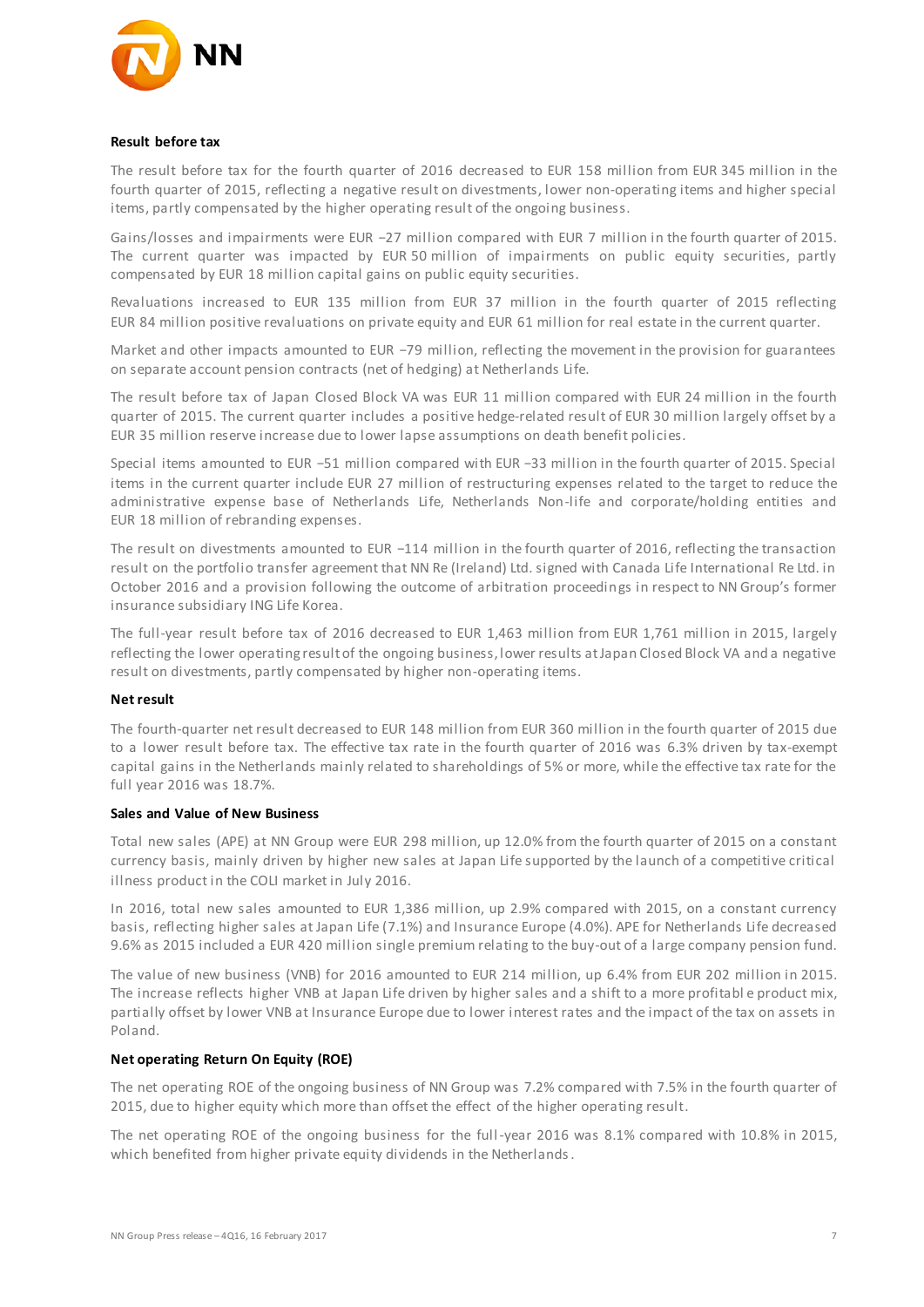

#### **Other events - insurance business in South Korea**

Arbitration proceedings were initiated in 2014 by Life Investment Limited ("LIL") – the purchaser of NN Group's former insurance subsidiary in South Korea, ING Life Insurance (Korea) Limited ("INGLK") in December 2013 – alleging that the financial condition of this subsidiary was not accurately depicted. On 15 December 2016, the International Chamber of Commerce in Hong Kong issued a Tribunal's Partial Final Award in respect of these proceedings in which it has found NN Group in breach of certain obligations under the Sale and Purchase Agreement entered into with LIL relating to the sale of INGLK. The decision of the Tribunal as to NN Group's liability to pay damages in its Partial Final Award is binding and is not subject to challenge or appeal.

The Tribunal found NN Group liable to pay damages to LIL and has ordered the quantum of these damages to be determined and deferred the determination of such quantum until a further stage of the proceedings. NN Group recognised a provision through the profit and loss account in the fourth quarter of 2016. These proceed ings concern a former subsidiary of NN Group and, therefore, do not impact NN Group's business or strategy going forward.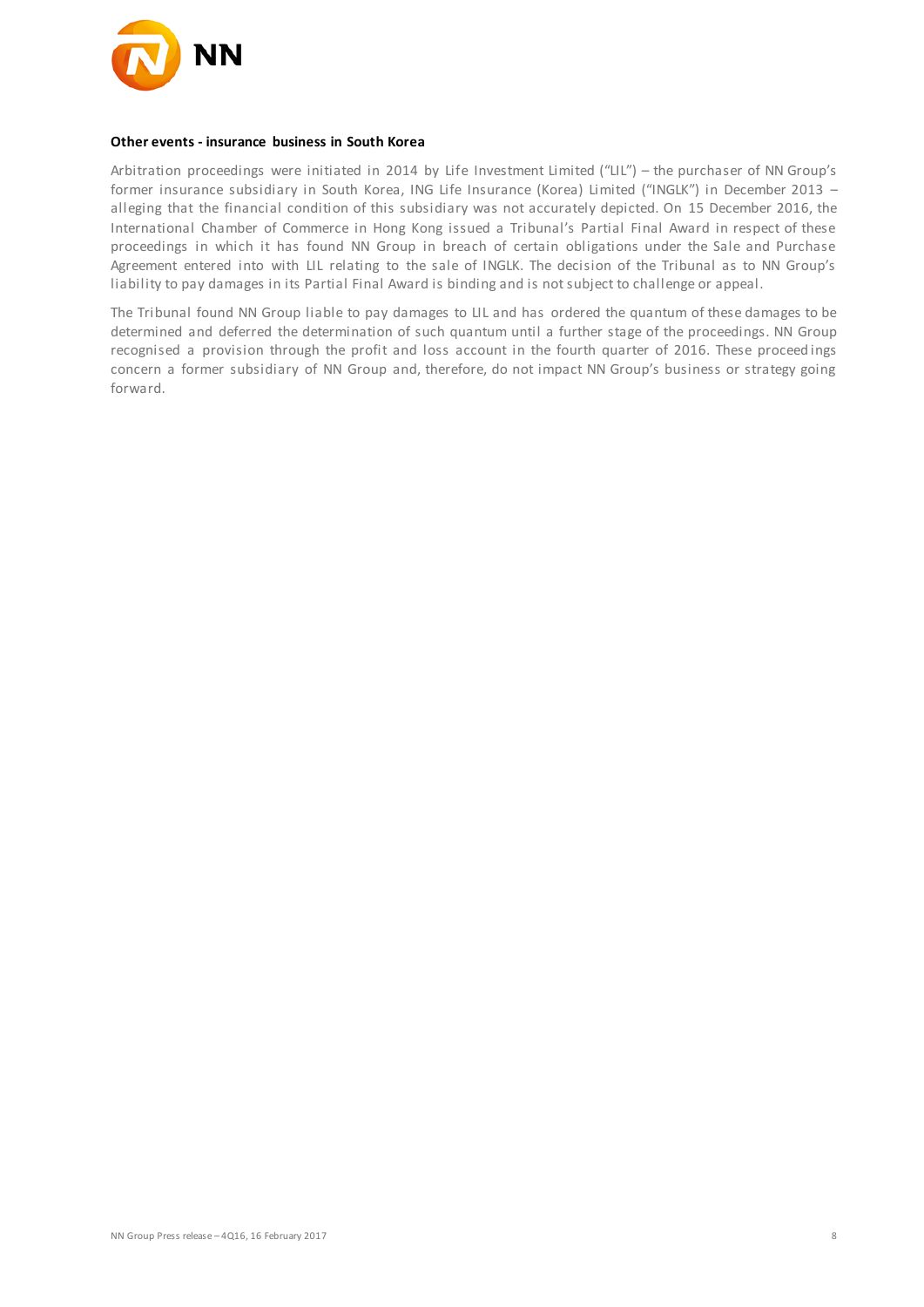

### **Netherlands Life**

- Operating result increased to EUR 163 million versus EUR 155 million in the fourth quarter of 2015, mainly driven by a higher investment margin
- Result before tax decreased to EUR 165 million from EUR 227 million in the fourth quarter of 2015 due to lower non-operating items
- Full year 2016 operating result declined to EUR 710 million from EUR 906 million in 2015 which benefited from higher private equity dividends and a higher technical margin
- NN Life Solvency II ratio of 203%, down from 211% at the end of the third quarter of 2016 primarily due to the impact of eligibility constraints as a result of market movements as well as a dividend payment of EUR 150 million to the holding company

| In EUR million<br>Analysis of results                                      | <b>4Q16</b>    | 4Q15           | Change    | <b>FY16</b>  | <b>FY15</b>    | Change    |
|----------------------------------------------------------------------------|----------------|----------------|-----------|--------------|----------------|-----------|
| Investment margin                                                          | 167            | 143            | 16.5%     | 745          | 825            | $-9.6%$   |
| Fees and premium-based revenues                                            | 82             | 75             | 9.8%      | 336          | 354            | $-4.8%$   |
| Technical margin                                                           | 33             | 56             | $-41.2%$  | 93           | 207            | $-54.8%$  |
| Operating income non-modelled business                                     | $\mathbf 0$    | $\mathbf 0$    |           | $\mathbf 0$  | 0              |           |
| <b>Operating income</b>                                                    | 282            | 274            | 2.8%      | 1,175        | 1,385          | $-15.2%$  |
| Administrative expenses                                                    | 110            | 109            | 1.6%      | 426          | 431            | $-1.1%$   |
| DAC amortisation and trail commissions                                     | 9              | 11             | $-19.3%$  | 39           | 48             | $-19.0%$  |
| <b>Expenses</b>                                                            | 119            | 120            | $-0.3%$   | 465          | 479            | $-2.9%$   |
| <b>Operating result</b>                                                    | 163            | 155            | 5.3%      | 710          | 906            | $-21.6%$  |
| Non-operating items                                                        | 13             | 81             | $-83.9%$  | 451          | 325            | 38.9%     |
| of which gains/losses and impairments                                      | $-30$          | $-2$           |           | 179          | 280            | $-36.0%$  |
| of which revaluations                                                      | 121            | 36             | 235.8%    | 282          | 130            | 117.7%    |
| of which market & other impacts                                            | $-78$          | 47             | $-266.6%$ | $-10$        | $-85$          |           |
| Special items before tax                                                   | $-11$          | $-9$           |           | $-14$        | $-11$          |           |
| Result on divestments                                                      | $\mathbf{0}$   | $\mathbf{1}$   | $-100.0%$ | 0            | $\overline{2}$ | $-100.0%$ |
| <b>Result before tax</b>                                                   | 165            | 227            | $-27.5%$  | 1,147        | 1,222          | $-6.1%$   |
| Taxation                                                                   | $-6$           | 0              |           | 178          | 112            | 59.7%     |
| Minority interests                                                         | $\overline{0}$ | $\overline{2}$ | $-89.4%$  | $\mathbf{1}$ | 27             | $-97.2%$  |
| Net result                                                                 | 170            | 225            | $-24.3%$  | 968          | 1,083          | $-10.6%$  |
|                                                                            |                |                |           |              |                |           |
| <b>New business</b>                                                        |                |                |           |              |                |           |
| Single premiums                                                            | 112            | 91             | 22.7%     | 345          | 806            | $-57.2%$  |
| Regular premiums                                                           | 5              | 13             | $-57.4%$  | 194          | 172            | 12.7%     |
| New sales life insurance (APE)                                             | 17             | 22             | $-24.0%$  | 229          | 253            | $-9.6%$   |
| Value of new business                                                      |                |                |           | 9            | 6              | 42.6%     |
|                                                                            |                |                |           |              |                |           |
| <b>Key figures</b>                                                         |                |                |           |              |                |           |
| Gross premium income                                                       | 436            | 375            | 16.2%     | 2,231        | 2,689          | $-17.0%$  |
| Total administrative expenses                                              | 110            | 109            | 1.6%      | 426          | 431            | $-1.1%$   |
| Cost/income ratio (Administrative expenses/Operating income)               | 39.1%          | 39.8%          |           | 36.3%        | 31.1%          |           |
| Life general account invested assets <sup>4)</sup>                         | 66             | 62             | 5.7%      | 66           | 62             | 5.7%      |
| Investment margin/Life general account invested assets (bps) <sup>5)</sup> | 116            | 136            |           |              |                |           |
| Total provisions for insurance & investment contracts <sup>4)</sup>        | 72             | 72             | 0.5%      | 72           | 72             | 0.5%      |
| of which for risk policyholder <sup>4)</sup>                               | 15             | 18             | $-17.1%$  | 15           | 18             | $-17.1%$  |
| Allocated equity (end of period) <sup>9)</sup>                             | 15,916         | 13,859         | 14.8%     | 15,916       | 13,859         | 14.8%     |
| Net operating ROE <sup>9)</sup>                                            | 7.4%           | 7.9%           |           | 8.1%         | 11.5%          |           |
| NN Life Solvency II ratio <sup>22)</sup>                                   | 203%           | 216%           |           | 203%         | 216%           |           |
| Employees (internal FTEs, end of period)                                   | 2,088          | 2,083          | 0.2%      | 2,088        | 2,083          | 0.2%      |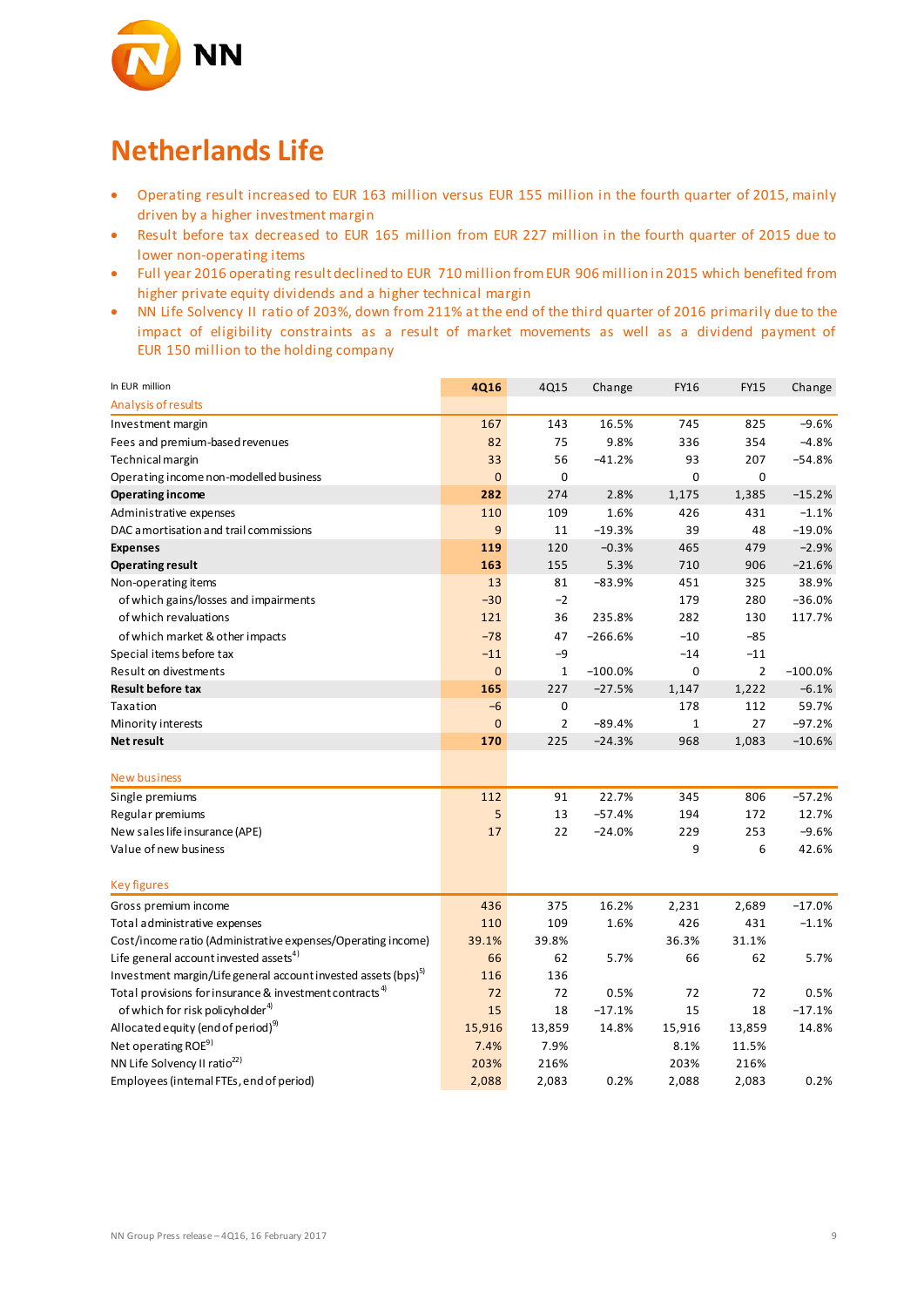

The operating result of Netherlands Life increased to EUR 163 million from EUR 155 million in the fourth quarter of 2015 driven by a higher investment margin.

The investment margin increased to EUR 167 million from EUR 143 million in the fourth quarter of 2015 which included a non-recurring adjustment of EUR −13 million related to mortgage amortisation. An increased allocation to higher-yielding assets helped to offset the impact of the low interest rate environment on reinvestments. The investment spread, calculated on a four-quarter rolling average, decreased to 116 basis points from 136 basis points in the fourth quarter of 2015, which benefited from higher private equity dividends.

Fees and premium-based revenues increased to EUR 82 million from EUR 75 million in the fourth quarter of 2015 which included a EUR 5 million one-time shift of certain items from fees and premium-based revenues to the technical margin. Lower fees and premium-based revenues due to the individual life closed book run-off were compensated by revenue related to the pension business in the quarter.

The technical margin decreased to EUR 33 million from EUR 56 million in the fourth quarter of 2015 which was supported by EUR 25 million of benefits following updates to certain technical provisions as well as the aforementioned EUR 5 million shift from fees and premium-based revenues to the technical margin. The current quarter reflects a EUR 18 million release from the unit-linked guarantee provision due to an increase in interest rates as well as the recognition of EUR −15 million of morbidity results in the quarter.

Administrative expenses increased to EUR 110 million from EUR 109 million in the fourth quarter of 2015 due to higher project expenses and IT-related investments.

DAC amortisation and trail commissions were EUR 9 million versus EUR 11 million in the fourth quarter of 2015 reflecting the run-off of the individual life closed book.

The result before tax decreased to EUR 165 million from EUR 227 million in the fourth quarter of 2015. Gains/losses and impairments were EUR −30 million reflecting impairments on public equity securities. Revaluations were EUR 121 million versus EUR 36 million in the fourth quarter of 2015 mainly driven by higher revaluations of real estate and private equity. Market and other impacts were EUR −78 million compared with EUR 47 million in the fourth quarter of 2015 reflecting a movement in the provision for guarantees on separate account pension contracts (net of hedging).

New sales (APE) decreased to EUR 17 million from EUR 22 million in the fourth quarter of 2015 due to lower group pension renewals.

Netherlands Life's full-year 2016 operating result declined to EUR 710 million from EUR 906 million in 2015, which benefited from EUR 195 million private equity dividends compared with EUR 72 million in 2016 (including an exceptional dividend of EUR 30 million from an indirect stake in ING Life Korea). Fees and premium-based revenues decreased due to the individual life closed book run-off and lower fees in the pension business. The technical margin in 2015 included EUR 52 million of benefits following updates to certain technical provisions, while 2016 reflects a EUR 22 million addition to the unit-linked guarantee provision due to a decrease in interest rates, as well as lower morbidity results.

The result before tax for the full year 2016 was EUR 1,147 million compared with EUR 1,222 million in 2015 as the lower operating result was partly offset by higher non-operating items.

New sales (APE) decreased to EUR 229 million in 2016 from EUR 253 million in 2015, which included a EUR 420 million single premium relating to the buy-out of a large company pension fund. Excluding the impact of this buy-out, APE increased 8.4% mainly driven by higher group pension renewals.

The value of new business (VNB) for 2016 was EUR 9 million versus EUR 6 million in 2015.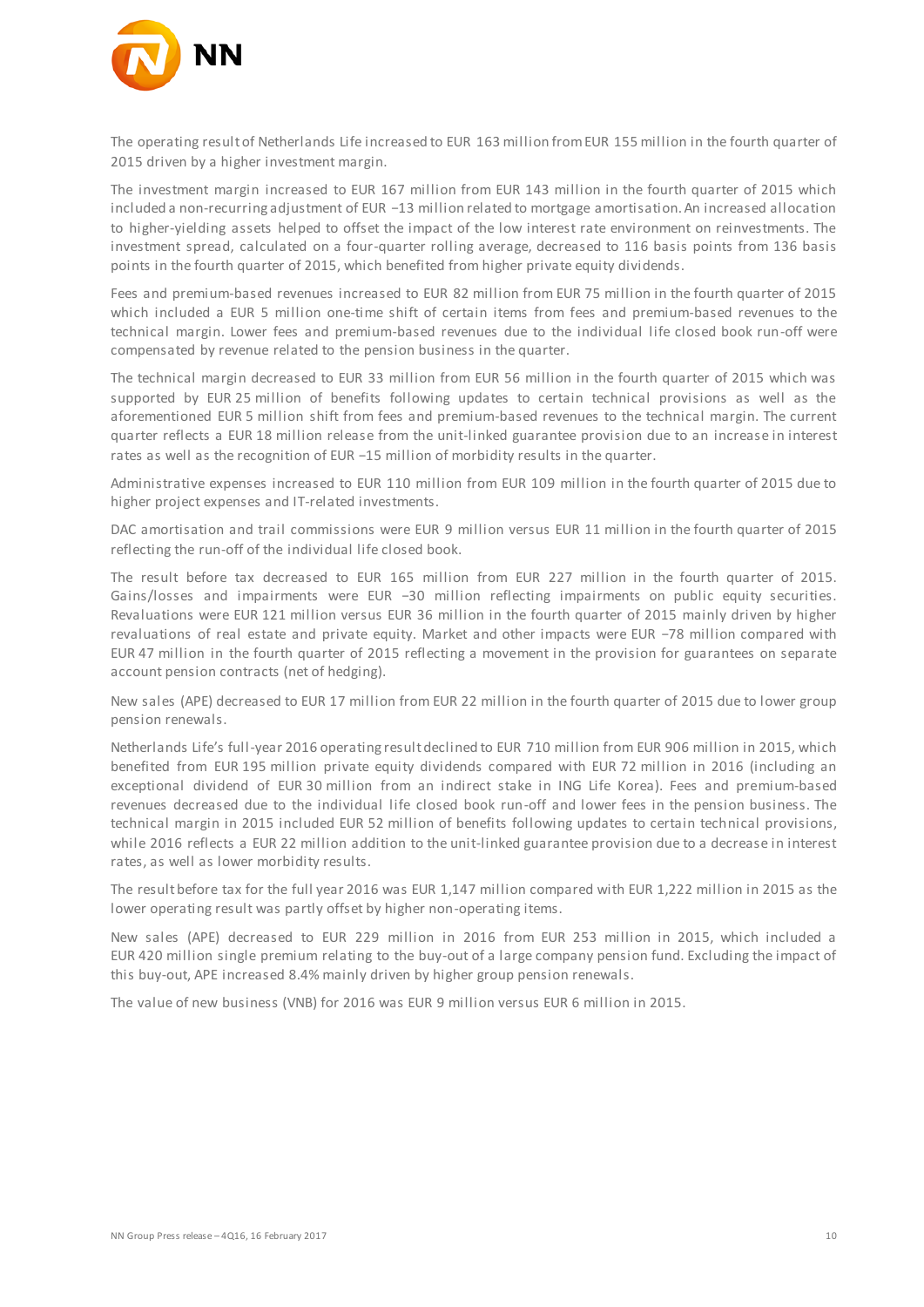

## **Netherlands Non-life**

- Operating result decreased to EUR 13 million from EUR 28 million in the fourth quarter of 2015 reflecting an unfavourable claims experience, higher administrative expenses and lower investment income
- Combined ratio was 103.9% versus 100.7% in the fourth quarter of 2015
- Full-year 2016 operating result decreased to EUR 62 million compared with EUR 122 million in 2015 due to the impact of the severe storms in the second quarter of 2016 and lower private equity dividends

| In EUR million                                 | 4Q16           | 4Q15           | Change    | <b>FY16</b>    | <b>FY15</b>    | Change   |
|------------------------------------------------|----------------|----------------|-----------|----------------|----------------|----------|
| Analysis of results                            |                |                |           |                |                |          |
| Earned premiums                                | 401            | 369            | 8.5%      | 1,555          | 1,503          | 3.4%     |
| Investment income                              | 26             | 29             | $-10.1%$  | 109            | 139            | $-21.3%$ |
| Other income                                   | $\bf{0}$       | 2              | $-74.1%$  | 1              | 4              | $-73.4%$ |
| Operating income                               | 427            | 400            | 6.8%      | 1,665          | 1,646          | 1.2%     |
| Claims incurred, net of reinsurance            | 296            | 260            | 14.1%     | 1,145          | 1,065          | 7.5%     |
| Acquisition costs                              | 62             | 58             | 7.0%      | 244            | 239            | 2.1%     |
| Administrative expenses                        | 58             | 54             | 6.8%      | 219            | 223            | $-1.6%$  |
| Acquisition costs and administrative expenses  | 120            | 112            | 6.9%      | 463            | 461            | 0.3%     |
| <b>Expenditure</b>                             | 416            | 372            | 11.9%     | 1,608          | 1,526          | 5.4%     |
| Operating result insurance businesses          | 11             | 28             | $-61.0%$  | 57             | 119            | $-52.2%$ |
| Operating result broker businesses             | $\overline{2}$ | $\mathbf{1}$   | 224.5%    | 5              | $\overline{2}$ | 109.3%   |
| <b>Total operating result</b>                  | 13             | 28             | $-55.6%$  | 62             | 122            | $-49.0%$ |
| Non-operating items                            | 12             | 5              | 147.8%    | 50             | 22             | 129.9%   |
| of which gains/losses and impairments          | $-1$           | 3              | $-140.8%$ | 23             | 19             | 20.5%    |
| of which revaluations                          | 14             | $\overline{2}$ |           | 27             | 3              |          |
| of which market & other impacts                | $\mathbf{0}$   | 0              |           | 0              | 0              |          |
| Special items before tax                       | 5              | $-4$           |           | $-7$           | $-6$           |          |
| Result on divestments                          | $\overline{0}$ | 0              |           | $\overline{0}$ | 0              |          |
| <b>Result before tax</b>                       | 30             | 29             | 2.5%      | 104            | 138            | $-24.2%$ |
| Taxation                                       | 3              | $\mathbf{1}$   |           | 17             | 16             | 5.0%     |
| Minority interests                             | $\overline{0}$ | 0              |           | $\mathbf 0$    | $\mathbf 0$    |          |
| <b>Net result</b>                              | 27             | 28             | $-5.7%$   | 87             | 122            | $-28.1%$ |
|                                                |                |                |           |                |                |          |
| <b>Key figures</b>                             |                |                |           |                |                |          |
| Gross premium income                           | 244            | 237            | 3.1%      | 1,578          | 1,534          | 2.9%     |
| Total administrative expenses <sup>10)</sup>   | 73             | 70             | 3.1%      | 281            | 292            | $-3.7%$  |
| Combined ratio <sup>3)</sup>                   | 103.9%         | 100.7%         |           | 103.4%         | 101.5%         |          |
| of which Claims ratio <sup>3)</sup>            | 73.9%          | 70.3%          |           | 73.7%          | 70.8%          |          |
| of which Expense ratio <sup>3)</sup>           | 29.9%          | 30.4%          |           | 29.8%          | 30.7%          |          |
| Total insurance provisions <sup>4)</sup>       | 3              | 3              | 1.3%      | 3              | 3              | 1.3%     |
| Allocated equity (end of period) <sup>9)</sup> | 695            | 747            | $-7.0%$   | 695            | 747            | $-7.0%$  |
| Net operating ROE <sup>9)</sup>                | 12.8%          | 22.0%          |           | 14.1%          | 24.4%          |          |
| Employees (internal FTEs, end of period)       | 1,609          | 1,674          | $-3.9%$   | 1,609          | 1,674          | $-3.9%$  |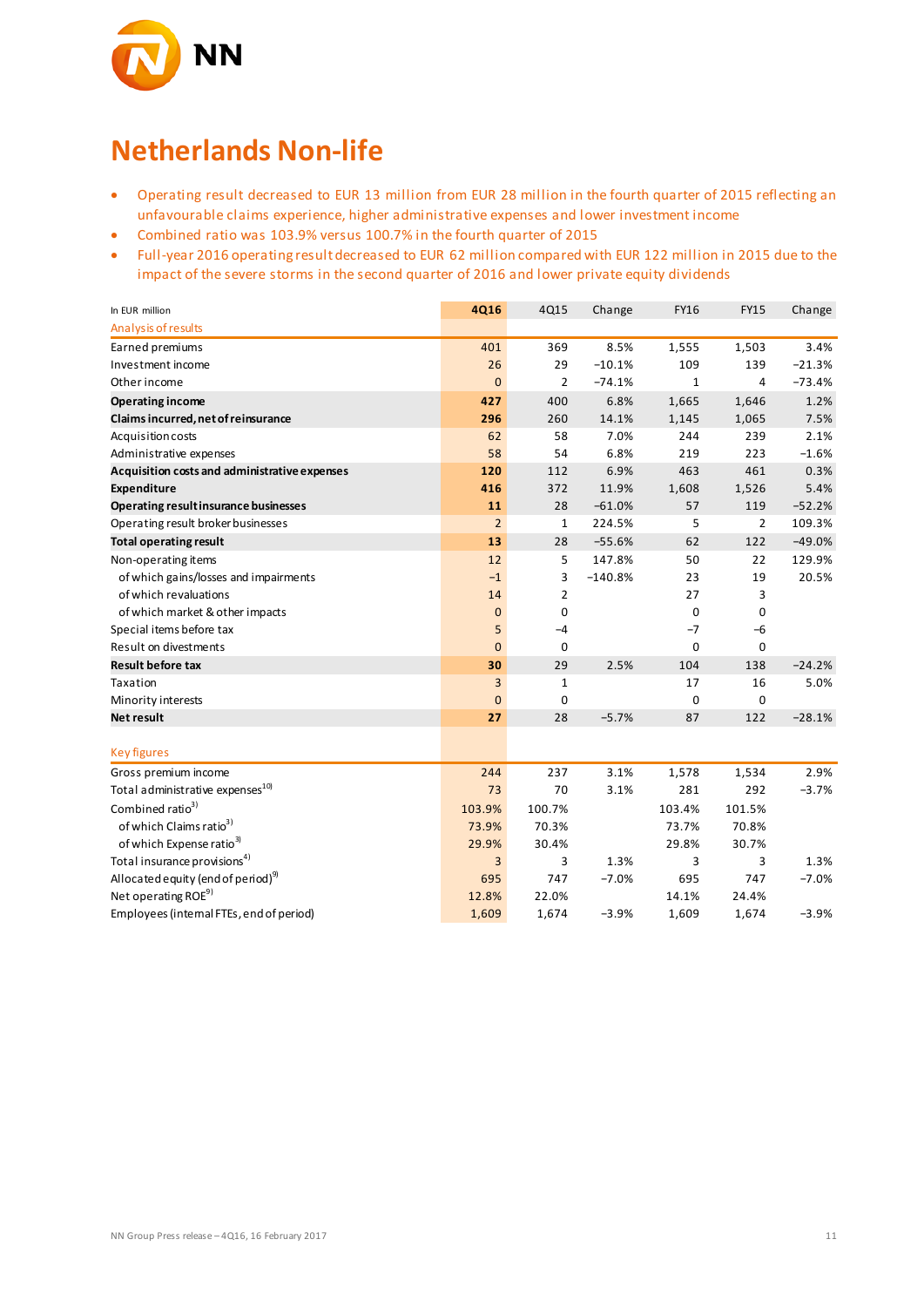

The operating result of Netherlands Non-life decreased to EUR 13 million from EUR 28 million in the fourth quarter of 2015 due to an unfavourable underwriting performance in both Disability & Accident and Property & Casualty, higher administrative expenses and lower investment income. The combined ratio was 103.9% versus 100.7% in the fourth quarter of 2015.

The operating result in Disability & Accident (D&A) decreased to EUR 11 million from EUR 21 million in the fourth quarter of 2015 due to an unfavourable claims experience in the Individual disability portfolio partly compensated by favourable claims experience in the Group income protection portfolio. The result was also impacted by higher administrative expenses and lower investment income. The D&A combined ratio increased to 104.8% from 100.8% in the fourth quarter of 2015.

The operating result in Property & Casualty (P&C) was EUR 0 million compared with EUR 6 million in the fourth quarter of 2015, reflecting higher administrative expenses and lower investment income. The current quarter also saw an unfavourable claims experience in the Motor and Miscellaneous portfolios, partly compensated by a favourable claims experience in Fire. The P&C combined ratio increased to 103.0% from 100.7% in the fourth quarter of 2015.

Administrative expenses increased to EUR 58 million, up 6.8% on the fourth quarter of 2015, due to higher project related expenses.

The result before tax of Netherlands Non-life increased to EUR 30 million from EUR 29 million in the fourth quarter of 2015. The lower operating result was compensated by higher revaluations on private equity investments and lower special items as the reorganisation expenses related to the divested activities of Mandema & Partners were transferred to the segment Other.

The full-year 2016 operating result of Netherlands Non-life decreased to EUR 62 million from EUR 122 million in 2015. The result in 2016 includes the impact of the severe storms in Motor and Fire in the second quarter of 2016 for a total amount of EUR 31 million, whereas 2015 benefited from EUR 26 million of private equity dividends. The combined ratio for full-year 2016 was 103.4% compared with 101.5% for full-year 2015. The D&A combined ratio for full-year 2016 remained broadly stable at 98.1%, while the P&C combined ratio increased to 108.0% from 104.8% in 2015.

The full-year 2016 result before tax declined to EUR 104 million from EUR 138 million in 2015 reflecting the lower operating result partly compensated by higher private equity revaluations.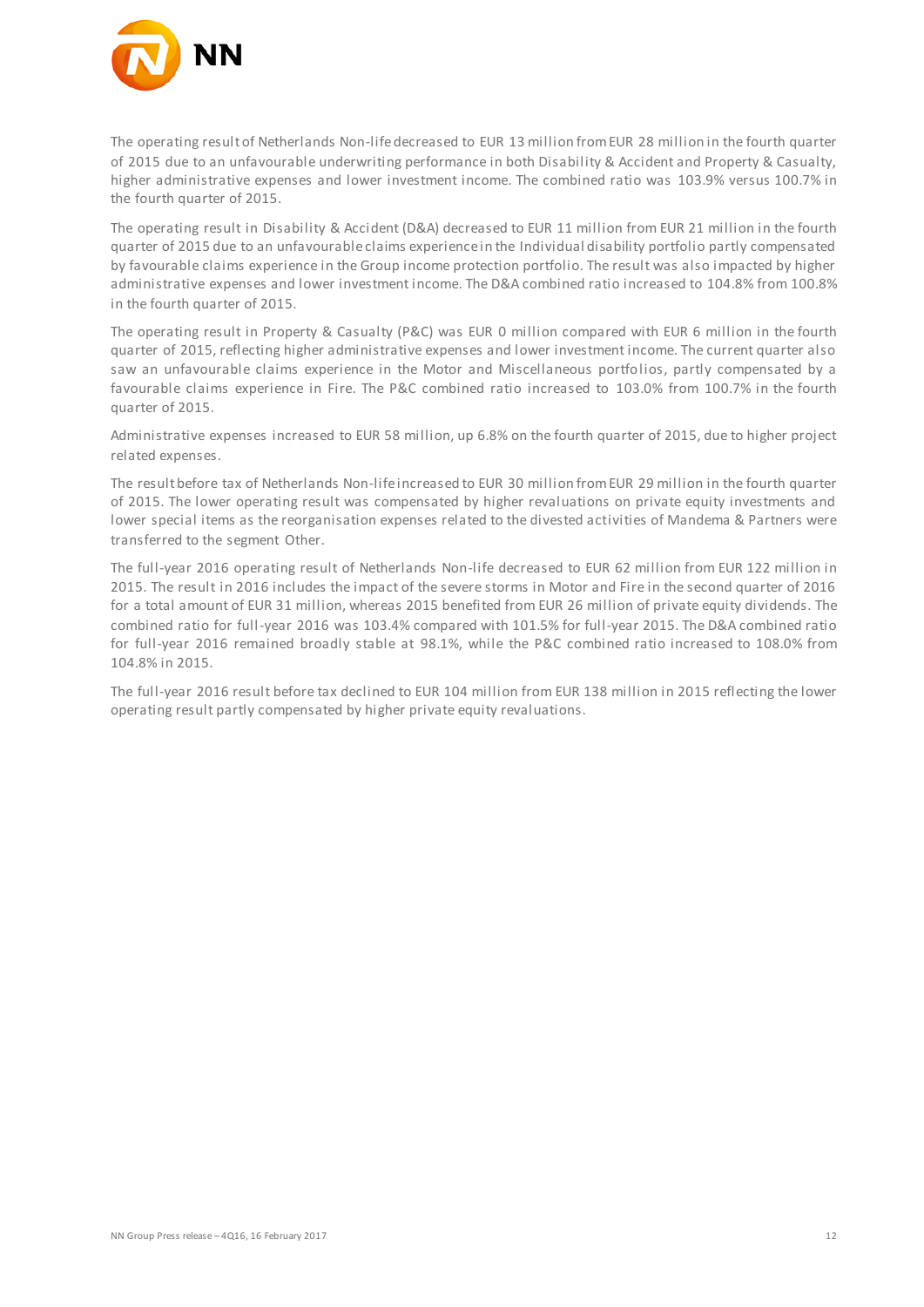

### **Insurance Europe**

- Operating result increased to EUR 60 million from EUR 48 million in the fourth quarter of 2015, mainly reflecting a higher technical margin and higher fees and premium-based revenues
- Full-year 2016 operating result was EUR 198 million versus EUR 197 million in 2015 due to higher life traditional premium revenues across the region and higher mortality results, offset by a lower investment margin and higher administrative expenses
- The value of new business (VNB) for full year 2016 decreased to EUR 85 million from EUR 96 million in 2015, mainly reflecting the impact of lower interest rates

| In EUR million                                                             | 4Q16           | 4Q15           | Change   | <b>FY16</b> | <b>FY15</b> | Change    |
|----------------------------------------------------------------------------|----------------|----------------|----------|-------------|-------------|-----------|
| Analysis of results                                                        |                |                |          |             |             |           |
| Investment margin                                                          | 22             | 22             | 1.7%     | 72          | 80          | $-10.8%$  |
| Fees and premium-based revenues                                            | 142            | 134            | 5.4%     | 548         | 536         | 2.3%      |
| Technical margin                                                           | 58             | 48             | 19.3%    | 201         | 194         | 3.5%      |
| Operating income non-modelled business                                     | $\mathbf{1}$   | $\mathbf{1}$   | $-18.6%$ | 3           | 4           | $-14.7%$  |
| Operating income Life Insurance                                            | 222            | 206            | 8.2%     | 824         | 814         | 1.2%      |
| Administrative expenses                                                    | 86             | 81             | 6.7%     | 320         | 306         | 4.4%      |
| DAC amortisation and trail commissions                                     | 77             | 78             | $-0.6%$  | 310         | 315         | $-1.8%$   |
| <b>Expenses Life Insurance</b>                                             | 163            | 158            | 3.2%     | 629         | 621         | 1.3%      |
| Operating result Life Insurance                                            | 59             | 47             | 24.8%    | 195         | 193         | 1.0%      |
| Operating result Non-life                                                  | $\mathbf{1}$   | $\mathbf{1}$   | 38.3%    | 4           | 4           | $-1.9%$   |
| <b>Operating result</b>                                                    | 60             | 48             | 25.1%    | 198         | 197         | 0.9%      |
| Non-operating items                                                        | 9              | -7             |          | 69          | 21          | 222.6%    |
| of which gains/losses and impairments                                      | $\overline{7}$ | -6             |          | 73          | 17          | 332.8%    |
| of which revaluations                                                      | 3              | 0              |          | 6           | 5           | 26.3%     |
| of which market & other impacts                                            | $-1$           | 0              |          | $-9$        | $\mathbf 0$ |           |
| Special items before tax                                                   | $-16$          | $-12$          |          | -44         | $-50$       |           |
| Result on divestments                                                      | $\mathbf{0}$   | 0              |          | $\mathbf 0$ | 0           |           |
| <b>Result before tax</b>                                                   | 54             | 30             | 82.4%    | 224         | 168         | 33.3%     |
| Taxation                                                                   | 29             | $-20$          |          | 66          | 19          | 241.1%    |
| Minority interests                                                         | $\mathbf{0}$   | 0              |          | 0           | 3           | $-100.0%$ |
| <b>Net result</b>                                                          | 25             | 50             | $-49.5%$ | 158         | 146         | 8.2%      |
|                                                                            |                |                |          |             |             |           |
| New business                                                               |                |                |          |             |             |           |
| Single premiums                                                            | 352            | 302            | 16.8%    | 1,039       | 996         | 4.3%      |
| Regular premiums                                                           | 103            | 101            | 1.9%     | 398         | 394         | 1.0%      |
| New sales life insurance (APE)                                             | 138            | 131            | 5.3%     | 502         | 494         | 1.7%      |
| Value of new business                                                      |                |                |          | 85          | 96          | $-11.4%$  |
| <b>Key figures</b>                                                         |                |                |          |             |             |           |
| Gross premium income                                                       | 640            | 601            | 6.5%     | 2,360       | 2,277       | 3.6%      |
| Total administrative expenses (Life & Non-life)                            | 90             | 85             | 6.0%     | 333         | 322         | 3.3%      |
| Cost/income ratio (Administrative expenses/Operating income)               | 37.2%          | 37.8%          |          | 36.8%       | 36.1%       |           |
| Life general account invested assets <sup>4)</sup>                         | 10             | 10             | $-6.8%$  | 10          | 10          | $-6.8%$   |
| Investment margin/Life general account invested assets (bps) <sup>5)</sup> | 71             | 74             |          |             |             |           |
| Total provisions for insurance & investment contracts <sup>4)</sup>        | 18             | 18             | $-1.8%$  | 18          | 18          | $-1.8%$   |
| of which for risk policyholder <sup>4)</sup>                               | 8              | $\overline{7}$ | 5.3%     | 8           | 7           | 5.3%      |
| Assets under management pensions <sup>4)11)</sup>                          | 16             | 15             | 9.6%     | 16          | 15          | 9.6%      |
| Allocated equity (end of period) <sup>9)</sup>                             | 1,934          | 1,988          | $-2.7%$  | 1,934       | 1,988       | $-2.7%$   |
| Net operating ROE <sup>9)</sup>                                            | 12.9%          | 10.6%          |          | 11.2%       | 10.0%       |           |
| Employees (internal FTEs, end of period)                                   | 4,142          | 4,042          | 2.5%     | 4,142       | 4,042       | 2.5%      |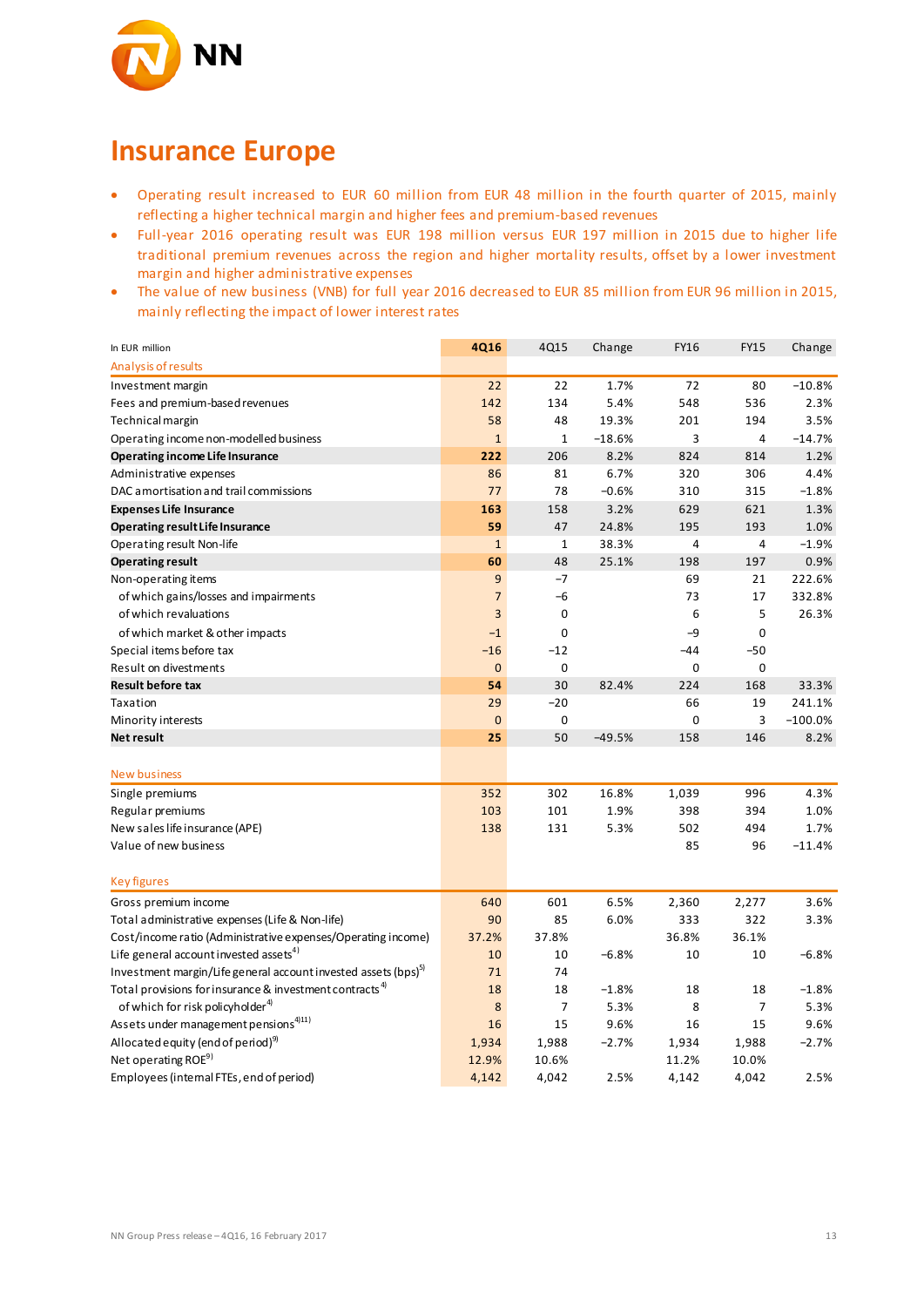

The operating result of Insurance Europe increased to EUR 60 million from EUR 48 million in the fourth quarter of 2015, due to a higher technical margin and higher fees and premium-based revenues, partly offset by higher administrative expenses.

The fourth-quarter investment margin was flat at EUR 22 million and benefited from higher year-end dividend income offset by lower invested volumes and lower interest rates.

Fees and premium-based revenues increased to EUR 142 million from EUR 134 million in the fourth quarter of 2015 reflecting higher life traditional premium revenues across the region.

The technical margin increased to EUR 58 million from EUR 48 million in the fourth quarter of 2015 mainly due to more favourable mortality, morbidity and surrender results.

Administrative expenses increased to EUR 86 million from EUR 81 million in the fourth quarter of 2015, reflecting the tax on assets of insurance companies that became effective in Poland as of February 2016, redundancy costs in both Greece and Spain and higher project expenses in Spain.

DAC amortisation and trail commissions were flat at EUR 77 million.

The result before tax was EUR 54 million, up from EUR 30 million in the fourth quarter of 2015, reflecting a higher operating result and capital gains on the sale of Belgian government bonds, partly offset by higher special items.

The net result decreased to EUR 25 million from EUR 50 million in the fourth quarter of 2015, which benefited from the recognition of deferred tax assets for unused tax losses.

New sales (APE) were EUR 138 million, up 7.8% from the fourth quarter of 2015 at constant currencies, mainly due to higher life sales in Poland and higher sales of less capital intensive savings products in Greece.

The full-year 2016 operating result of Insurance Europe was EUR 198 million compared with EUR 197 million in 2015 due to higher fees and premium-based revenues and more favourable mortality results, offset by a lower investment margin and higher administrative expenses.

The result before tax for the full-year of 2016 increased to EUR 224 million from EUR 168 million in 2015 mainly driven by capital gains following the sale of Belgian government bonds and lower special items.

Full-year 2016 new sales (APE) increased to EUR 502 million from EUR 494 million in 2015 mainly driven by higher life sales in Greece, Romania and Poland partly offset by lower pension sales across the region.

The value of new business (VNB) for 2016 decreased to EUR 85 million from EUR 96 million in 2015, mainly due to lower interest rates and the impact of the tax on assets in Poland.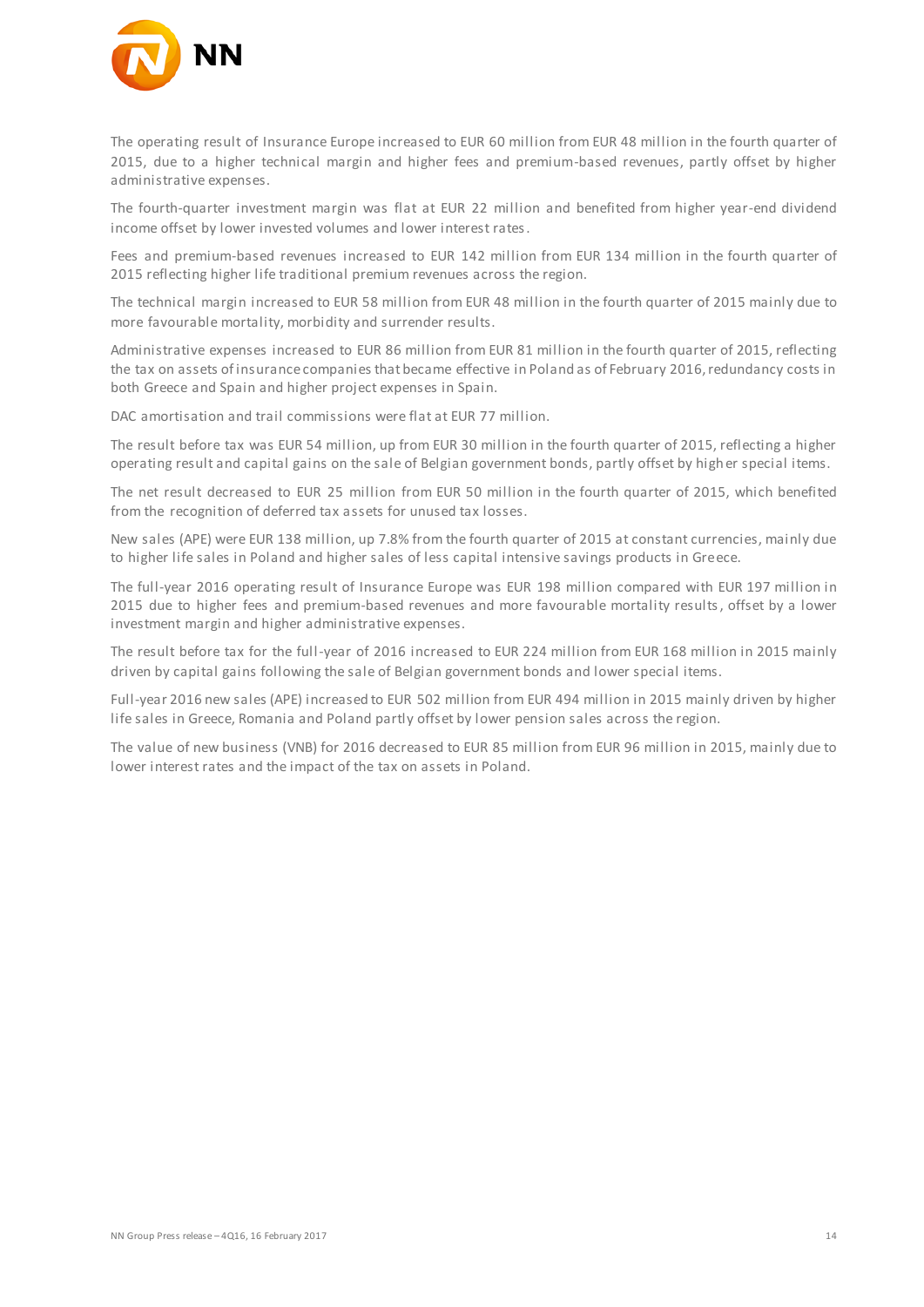

## **Japan Life**

- Operating result was EUR 24 million, down 19.8% from the fourth quarter of 2015, excluding currency effects, reflecting a lower technical margin and higher DAC amortisation and trail commissions, partially offset by higher fees and premium-based revenues
- Full-year 2016 operating result was EUR 154 million, down 13.2% compared with 2015, excluding currency effects, reflecting a decline of the investment margin and the technical margin as well as higher DAC amortisation and trail commissions, partly offset by higher fees and premium-based revenues
- The value of new business (VNB) for full year 2016 increased to EUR 121 million, from EUR 100 million in 2015

| In EUR million                                                      | 4Q16           | 4Q15        | Change    | FY16        | <b>FY15</b> | Change   |
|---------------------------------------------------------------------|----------------|-------------|-----------|-------------|-------------|----------|
| Analysis of results                                                 |                |             |           |             |             |          |
| Investment margin                                                   | $-3$           | $-5$        |           | $-21$       | $-15$       |          |
| Fees and premium-based revenues                                     | 120            | 102         | 18.6%     | 589         | 503         | 17.1%    |
| Technical margin                                                    | $-13$          | $-4$        |           | $-33$       | $-15$       |          |
| Operating income non-modelled business                              | $\mathbf{0}$   | 0           |           | $\mathbf 0$ | $\mathbf 0$ |          |
| Operating income                                                    | 105            | 93          | 13.2%     | 535         | 473         | 13.0%    |
| Administrative expenses                                             | 33             | 26          | 24.5%     | 120         | 107         | 13.1%    |
| DAC amortisation and trail commissions                              | 48             | 39          | 23.2%     | 260         | 206         | 26.1%    |
| <b>Expenses</b>                                                     | 81             | 66          | 23.7%     | 381         | 313         | 21.7%    |
| <b>Operating result</b>                                             | 24             | 27          | $-12.3%$  | 154         | 160         | $-3.9%$  |
| Non-operating items                                                 | $-3$           | -9          |           | $-7$        | -9          |          |
| of which gains/losses and impairments                               | $-2$           | -9          |           | 0           | 6           | -93.1%   |
| of which revaluations                                               | $-1$           | 0           |           | -8          | $-14$       |          |
| of which market & other impacts                                     | $\mathbf{0}$   | 0           |           | 0           | 0           |          |
| Special items before tax                                            | $-3$           | $-2$        |           | -5          | $-10$       |          |
| Result on divestments                                               | $\overline{0}$ | $\mathbf 0$ |           | 0           | 0           |          |
| <b>Result before tax</b>                                            | 18             | 16          | 11.0%     | 141         | 141         | $-0.0%$  |
| Taxation                                                            | 6              | 5           | 4.4%      | 31          | 26          | 19.0%    |
| Minority interests                                                  | $\overline{0}$ | 0           |           | 0           | 0           |          |
| <b>Net result</b>                                                   | 12             | 10          | 14.4%     | 111         | 116         | $-4.3%$  |
|                                                                     |                |             |           |             |             |          |
| <b>New business</b>                                                 |                |             |           |             |             |          |
| Single premiums                                                     | $\mathbf 0$    | 3           | $-100.0%$ | 6           | 15          | $-62.0%$ |
| Regular premiums                                                    | 144            | 105         | 37.1%     | 655         | 547         | 19.8%    |
| New sales life insurance (APE)                                      | 144            | 105         | 36.8%     | 656         | 549         | 19.5%    |
| Value of new business                                               |                |             |           | 121         | 100         | 21.3%    |
| <b>Key figures</b>                                                  |                |             |           |             |             |          |
| Gross premium income                                                | 672            | 543         | 23.9%     | 3,230       | 2,678       | 20.6%    |
| Total administrative expenses                                       | 33             | 26          | 24.5%     | 120         | 107         | 13.1%    |
| Cost/income ratio (Administrative expenses/Operating income)        | 31.4%          | 28.0%       |           | 22.5%       | 22.6%       |          |
| Life general account invested assets <sup>4)</sup>                  | 14             | 11          | 21.9%     | 14          | 11          | 21.9%    |
| Total provisions for insurance & investment contracts <sup>4)</sup> | 12             | 10          | 19.6%     | 12          | 10          | 19.6%    |
| of which for risk policyholder <sup>4)</sup>                        | $\mathbf{0}$   | 0           | 4.4%      | 0           | 0           | 4.4%     |
| Allocated equity (end of period) <sup>9)</sup>                      | 2,272          | 1,879       | 21.0%     | 2,272       | 1,879       | 21.0%    |
| Net operating ROE <sup>9)</sup>                                     | 4.1%           | 5.5%        |           | 7.0%        | 8.6%        |          |
| Employees (internal FTEs, end of period)                            | 713            | 616         | 15.7%     | 713         | 616         | 15.7%    |

Note: For data in constant currencies, refer to the 'NN Group Financial Supplement: 2.5.1 Analysis of results: Japan Life – Excluding currency effects'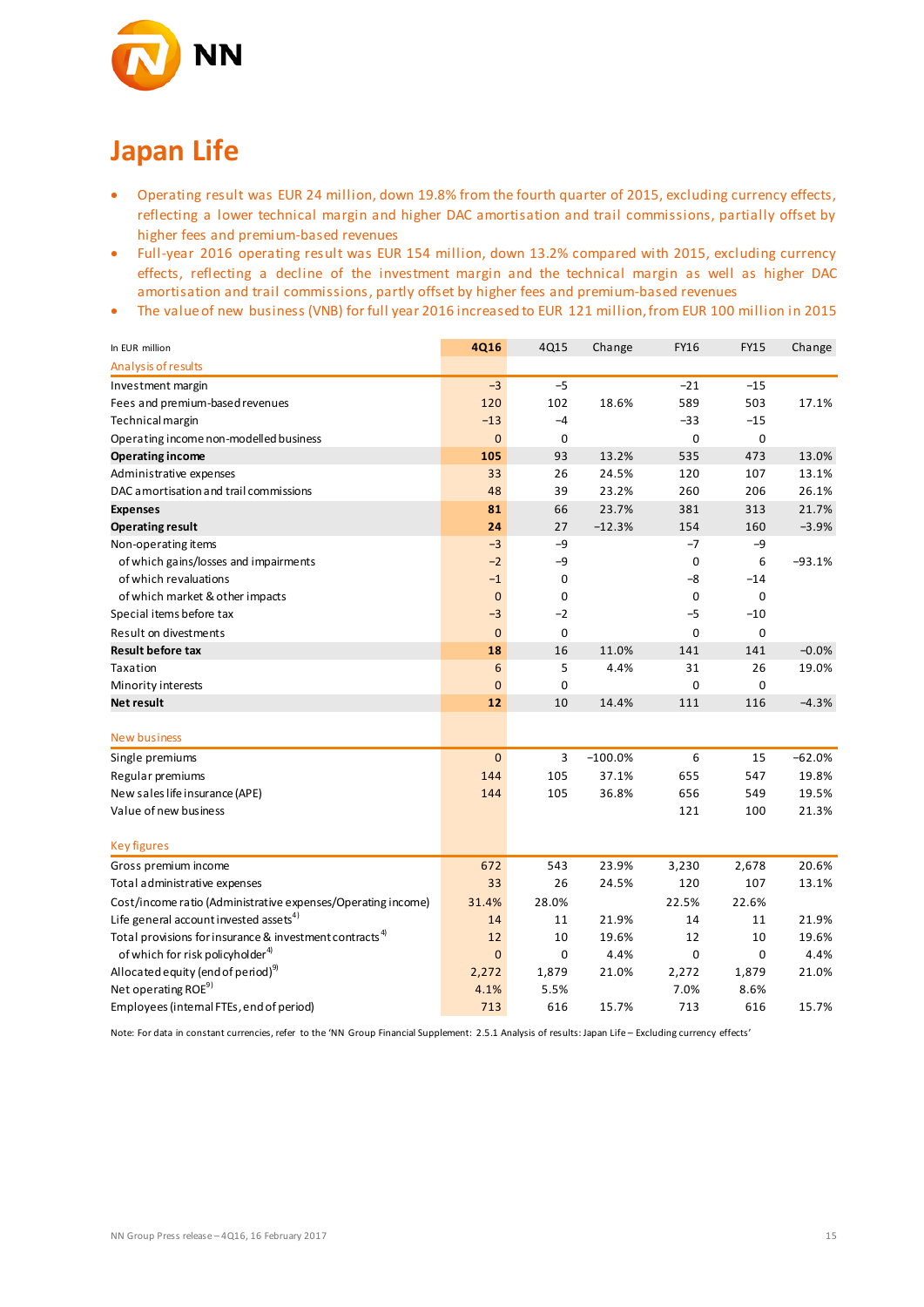

The operating result of Japan Life was EUR 24 million, down 19.8% from the fourth quarter of 2015, excluding currency effects, reflecting a lower technical margin and higher DAC amortisation and trail commissions, partially offset by higher fees and premium based revenues.

The investment margin improved slightly to EUR −3 million from EUR −5 million in the fourth quarter of 2015.

Fees and premium-based revenues were EUR 120 million, up 6.9% from the fourth quarter of 2015, excluding currency effects, driven by higher in-force volumes.

The technical margin was EUR −13 million, down from EUR −4 million in the fourth quarter of 2015, as mortality results were favourable in 2015 and due to a lower surrender result.

Administrative expenses were EUR 33 million, up 11.3% from the fourth quarter of 2015, on a constant currency basis mainly due to higher project and staff costs to support business growth.

DAC amortisation and trail commissions were EUR 48 million, up 10.9% from the fourth quarter of 2015 excluding currency effects, due to a higher in-force portfolio.

The result before tax was EUR 18 million and broadly stable compared with the fourth quarter of 2015, on a constant currency basis, as the lower operating result was compensated by an improvement in non -operating items.

New sales (APE) were EUR 144 million, an increase of 23.4% from the fourth quarter of 2015, at constant currencies, reflecting higher protection sales and sales of the COLI critical illness product launched in July 2016.

The full-year 2016 operating result of Japan Life was EUR 154 million, down 13.2% compared with 2015, excluding currency effects. Higher fees and premium based revenues due to higher in-force volumes were more than offset by a lower investment margin and lower mortality results, as well as higher DAC amortisation and trail commissions.

The result before tax for full year 2016 was EUR 141 million, down 9.7% at constant currencies from 2015, due to the lower operating result, partly offset by lower special items related to rebranding activities.

New sales (APE) were EUR 656 million, up 7.1% from 2015 at constant currencies, due to higher protection sales and the launch of a COLI critical illness product in July 2016.

The value of new business (VNB) for 2016 increased to EUR 121 million, up 8.1% from 2015 excluding currency effects, as higher sales and a shift to a more profitable product mix more than offset the impact of lower interest rates.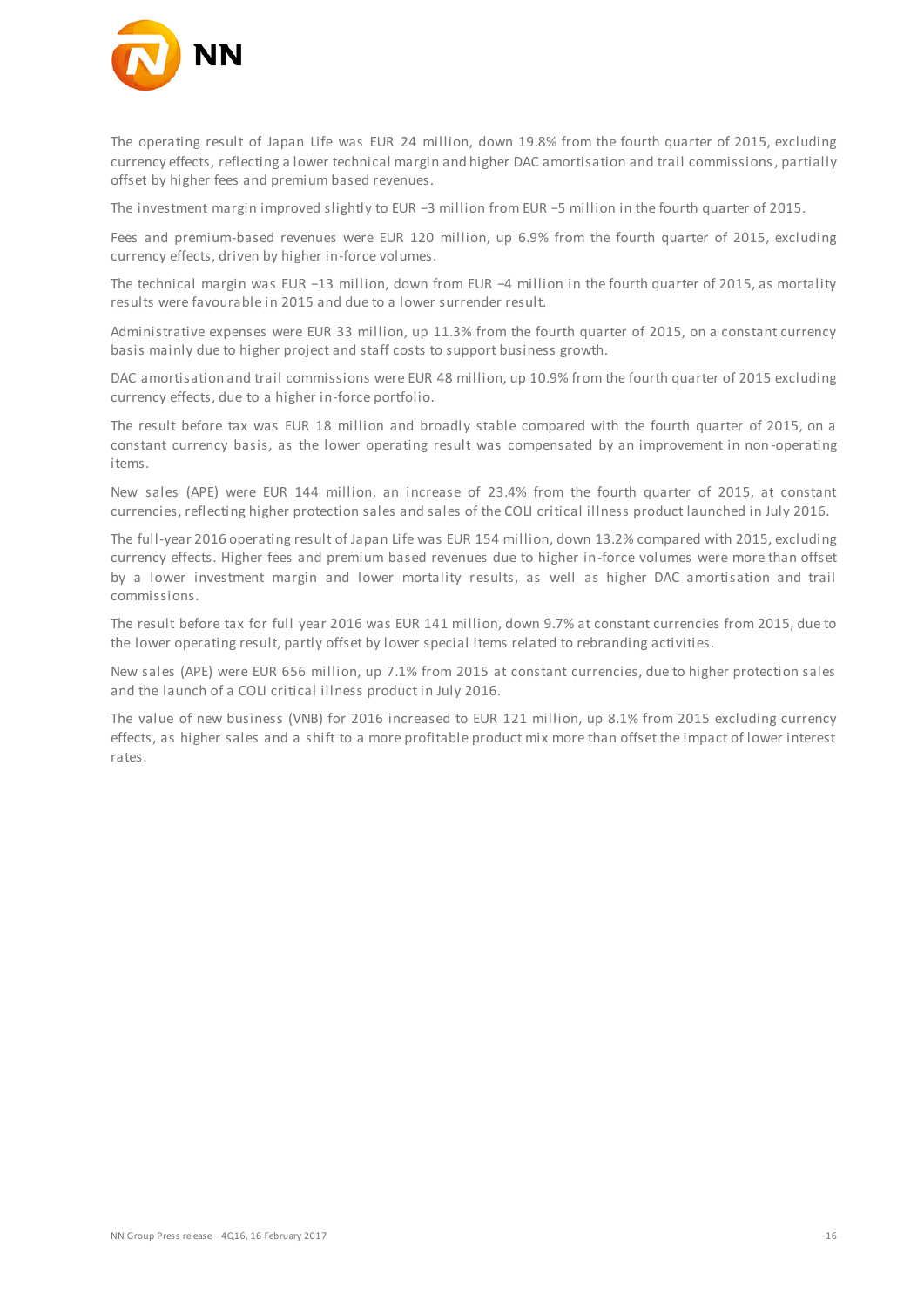

### **Asset Management**

- Total Assets under Management (AuM) decreased to EUR 195 billion from EUR 199 billion at the end of the third quarter of 2016 due to negative market performance, partly offset by net inflows primarily in Third -Party assets
- Operating result increased to EUR 33 million from EUR 21 million in the fourth quarter of 2015, which included a EUR 13 million restructuring provision
- Full-year 2016 operating result increased to EUR 133 million from EUR 129 million in 2015, as lower expenses more than offset a decrease of fees

| In EUR million                                               | 4Q16         | 4Q15             | Change   | <b>FY16</b> | <b>FY15</b> | Change      |
|--------------------------------------------------------------|--------------|------------------|----------|-------------|-------------|-------------|
| Analysis of results                                          |              |                  |          |             |             |             |
| Investment income                                            | $\mathbf{0}$ | $\mathbf 0$      | 236.4%   | $\mathbf 0$ | $\mathbf 0$ |             |
| Fees                                                         | 120          | 119              | 1.1%     | 463         | 496         | $-6.7%$     |
| <b>Operating income</b>                                      | 120          | 119              | 1.1%     | 463         | 496         | $-6.7%$     |
| <b>Administrative expenses</b>                               | 87           | 98               | $-11.1%$ | 330         | 367         | $-10.0%$    |
| <b>Operating result</b>                                      | 33           | 21               | 59.1%    | 133         | 129         | 3.0%        |
| Non-operating items                                          | $\mathbf{0}$ | 0                | 43.3%    | $-1$        | 0           |             |
| of which gains/losses and impairments                        | $\mathbf{0}$ | 0                | 43.3%    | $-1$        | 0           |             |
| of which revaluations                                        | $\mathbf{0}$ | 0                |          | 0           | 0           |             |
| of which market & other impacts                              | $\mathbf{0}$ | 0                |          | $\mathbf 0$ | $\mathbf 0$ |             |
| Special items before tax                                     | $-2$         | $-6$             |          | $-6$        | $-23$       |             |
| Result on divestments                                        | $\mathbf{0}$ | $\mathbf 0$      |          | $\mathbf 0$ | $\mathbf 0$ |             |
| <b>Result before tax</b>                                     | 31           | 15               | 101.8%   | 126         | 106         | 19.3%       |
| Taxation                                                     | 8            | $\boldsymbol{0}$ |          | 32          | 24          | 32.5%       |
| Minority interests                                           | $\mathbf{0}$ | 0                |          | 0           | 0           |             |
| <b>Net result</b>                                            | 23           | 15               | 54.3%    | 94          | 82          | 15.4%       |
| <b>Key figures</b>                                           |              |                  |          |             |             |             |
| Total administrative expenses                                | 87           | 98               | $-11.1%$ | 330         | 367         | $-10.0%$    |
| Cost/income ratio (Administrative expenses/Operating income) | 72.6%        | 82.4%            |          | 71.3%       | 74.0%       |             |
| Net inflow Assets under Management (in EUR billion)          | $\mathbf{1}$ | $-4$             |          | $-2$        | $-9$        |             |
| Assets under Management <sup>4)8)</sup>                      | 195          | 187              | 4.2%     | 195         | 187         | 4.2%        |
| Fees/average Assets under Management (in bps)                | 24           | 25               |          | 24          | 25          |             |
| Allocated equity (end of period) <sup>9)</sup>               | 399          | 392              | 1.9%     | 399         | 392         | 1.9%        |
| Net operating ROE <sup>9)</sup>                              | 24.6%        | 19.8%            |          | 24.7%       | 25.3%       |             |
| Employees (internal FTEs, end of period)                     | 1,090        | 1,180            | $-7.6%$  | 1,090       | 1,180       | $-7.6%$     |
|                                                              |              |                  |          |             |             |             |
| In EUR billion                                               | 4Q16         | 4Q15             | Change   | <b>FY16</b> | <b>FY15</b> | Change      |
| AuM roll-forward                                             |              |                  |          |             |             |             |
| <b>Beginning of period</b>                                   | 199          | 190              | 5.0%     | 187         | 195         | $\mathbf 0$ |
| Net inflow                                                   | $\mathbf{1}$ | $-4$             |          | $-2$        | $-9$        |             |
| Acquisition / Divestments                                    | $\mathbf{0}$ | 0                |          | 0           | 0           |             |
| Market performance (incl. FX impact) and Other               | $-6$         | 2                |          | 10          | 1           |             |
| <b>End of period</b>                                         | 195          | 187              | 4.2%     | 195         | 187         | 0           |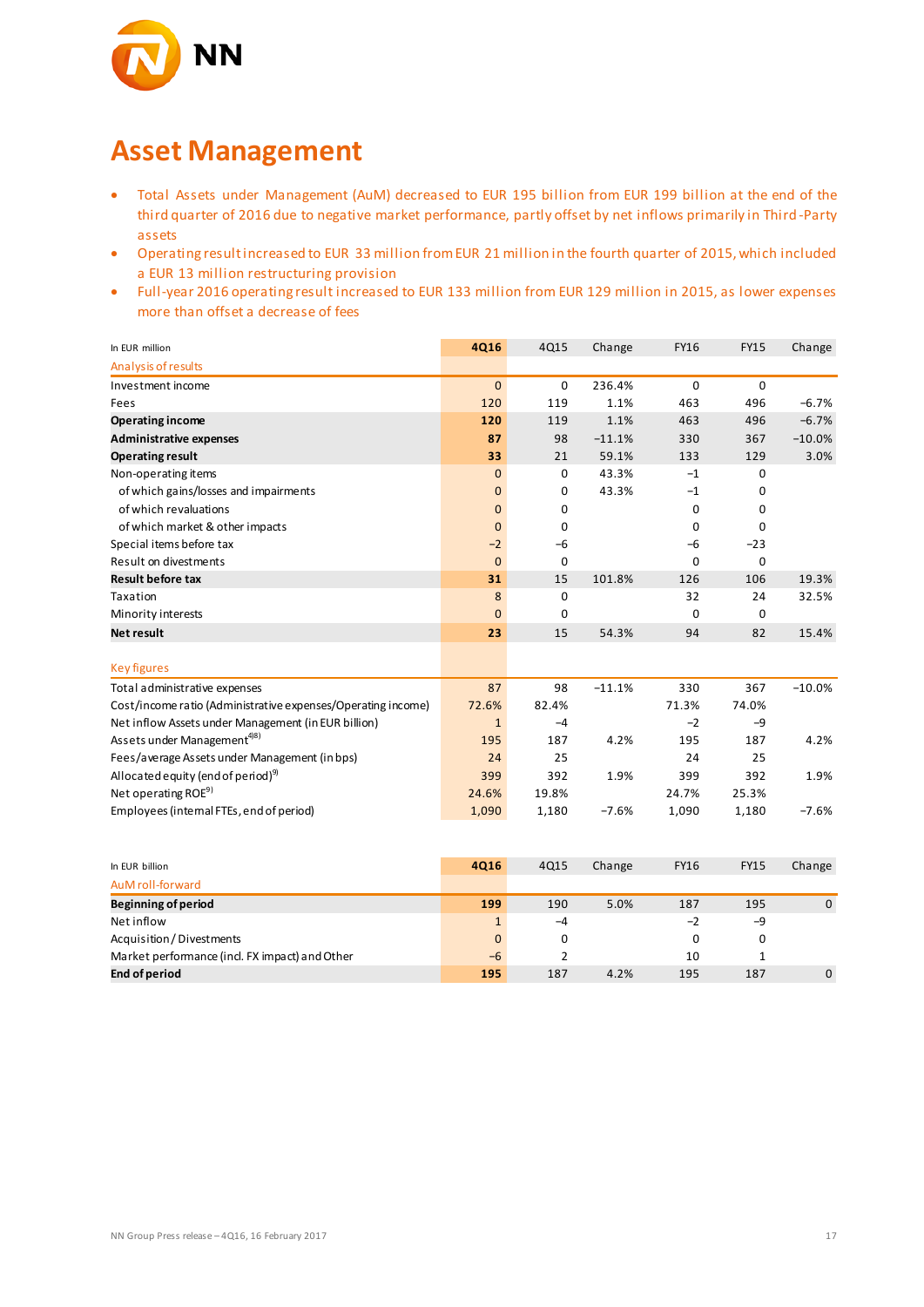

Total Assets under Management (AuM) at Asset Management were EUR 195 billion at the end of the fourth quarter of 2016, down from EUR 199 billion at the end of the third quarter of 2016. The decrease reflects a negative market impact of EUR 5.7 billion, mainly as a result of higher long-term interest rates reducing the value of fixed income assets, partly offset by net inflows of EUR 1.3 billion. Net inflows in Third-Party assets (EUR 0.9 billion), mainly in the Institutional business, and in Proprietary assets (EUR 0.6 billion) were partly offset by net outflows in Other Affiliated Business (EUR 0.2 billion).

The fourth-quarter operating result increased to EUR 33 million from EUR 21 million in the fourth quarter of 2015, which included a EUR 13 million restructuring provision.

Fees were EUR 120 million, up 1.1% from the fourth quarter of 2015, reflecting higher average AuM, partly offset by a shift towards lower margin AuM.

Administrative expenses decreased to EUR 87 million from EUR 98 million in the fourth quarter of 2015 which included a EUR 13 million restructuring provision. The current quarter includes higher IT and marketing expenses.

The fourth-quarter result before tax increased to EUR 31 million from EUR 15 million in the fourth quarter of 2015, reflecting the higher operating result and lower special items rela ted to rebranding activities.

The full-year 2016 operating result was EUR 133 million, up from EUR 129 million in 2015. Administrative expenses decreased 10.0% due to lower volume driven expenses and cost containment, as well as a EUR 17 million restructuring provision included in 2015. This was partly offset by lower fees as a result of lower average AuM as well as a shift towards lower margin AuM.

The result before tax for 2016 was EUR 126 million, compared with EUR 106 million for 2015, reflecting the higher operating result and lower special items related to rebranding activities.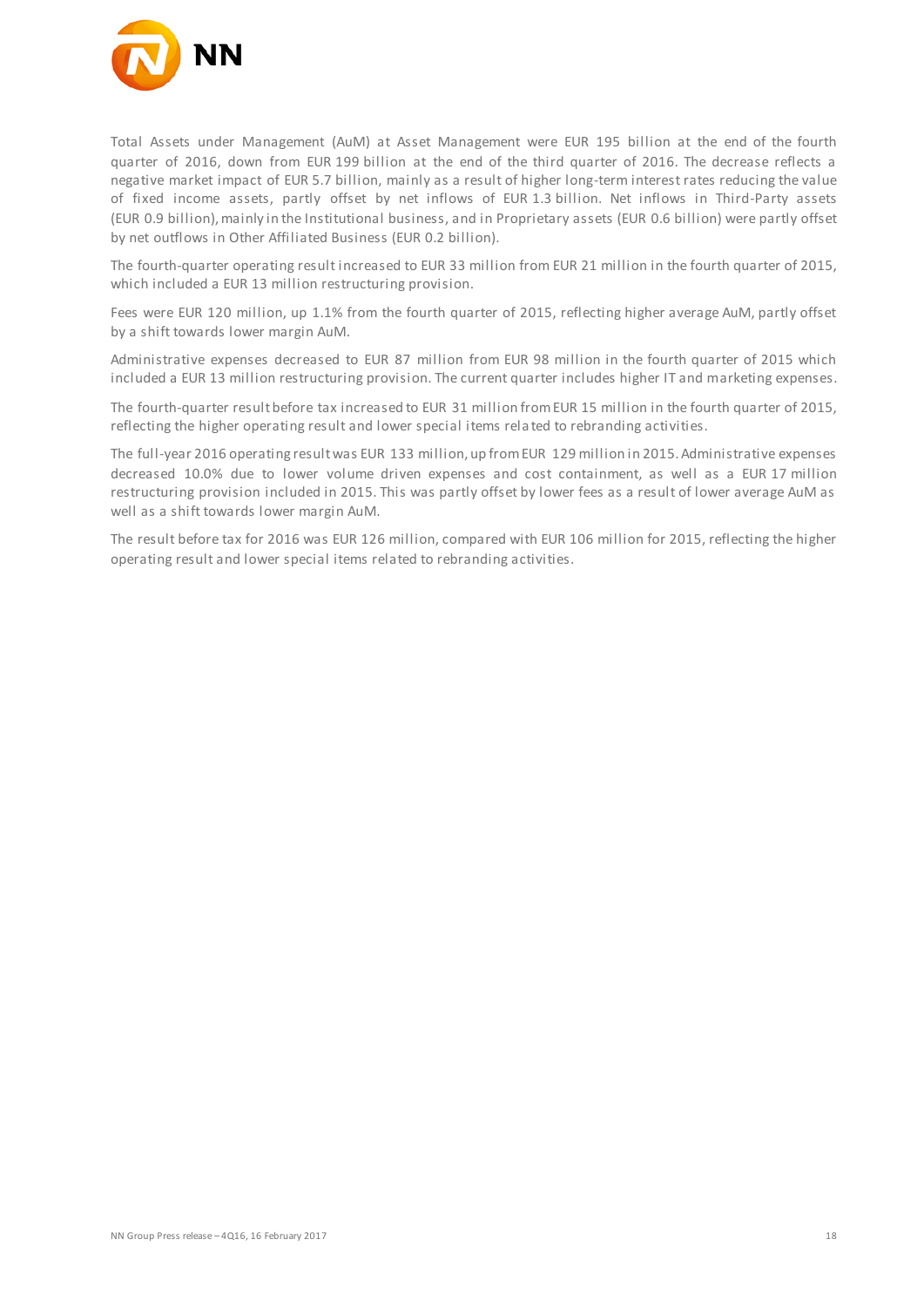

## **Other**

- Operating result improved to EUR −10 million from EUR −29 million in the fourth quarter of 2015 supported by lower holding expenses, as well as higher operating results for NN Bank and the reinsurance business
- NN Bank operating result increased to EUR 16 million, reflecting a higher interest margin and favourable other income, partly offset by higher expenses
- Result before tax was EUR −149 million reflecting a provision in respect to NN Group's former insurance subsidiary ING Life (Korea) Ltd. and the transaction result on the portfolio transfer of NN Re (Ireland) Ltd.

| In EUR million                                                        | <b>4Q16</b>    | 4Q15         | Change    | <b>FY16</b> | <b>FY15</b> | Change    |
|-----------------------------------------------------------------------|----------------|--------------|-----------|-------------|-------------|-----------|
| Analysis of results                                                   |                |              |           |             |             |           |
| Interest on hybrids and debt                                          | $-26$          | $-27$        |           | $-103$      | $-104$      |           |
| Investment income and fees                                            | 14             | 15           | $-4.7%$   | 55          | 61          | $-9.7%$   |
| Holding expenses                                                      | $-14$          | $-19$        |           | $-55$       | $-73$       |           |
| Amortisation of intangible assets                                     | $-1$           | $-2$         |           | $-6$        | $-6$        |           |
| <b>Holding result</b>                                                 | $-27$          | $-33$        |           | $-109$      | $-122$      |           |
| Operating result reinsurance business                                 | $-1$           | $-7$         |           | 12          | 11          | 17.0%     |
| Operating result NN Bank                                              | 16             | 11           | 48.5%     | 63          | 37          | 68.9%     |
| Other results                                                         | $\overline{2}$ | $\mathbf 0$  |           | 4           | $-4$        |           |
| <b>Operating result</b>                                               | $-10$          | $-29$        |           | $-30$       | $-79$       |           |
| Non-operating items                                                   | $-2$           | 22           | $-109.0%$ | $-6$        | 34          | $-118.4%$ |
| of which gains/losses and impairments                                 | $\overline{0}$ | 21           | $-101.6%$ | 5           | 35          | $-84.8%$  |
| of which revaluations                                                 | $-2$           | 0            |           | $-12$       | 0           |           |
| of which market & other impacts                                       | $\Omega$       | 0            |           | $\mathbf 0$ | 0           |           |
| Special items before tax                                              | $-23$          | $\mathbf 0$  |           | $-30$       | 0           |           |
| Result on divestments                                                 | $-114$         | 12           |           | $-114$      | 11          |           |
| <b>Result before tax</b>                                              | $-149$         | 5            |           | $-181$      | $-33$       |           |
| Taxation                                                              | $-32$          | $-9$         |           | $-27$       | $-20$       |           |
| Minority interests                                                    | $\mathbf{0}$   | 0            |           | 0           | 0           |           |
| <b>Net result</b>                                                     | $-117$         | 14           |           | $-153$      | $-13$       |           |
|                                                                       |                |              |           |             |             |           |
| <b>Key figures</b>                                                    |                |              |           |             |             |           |
| Total administrative expenses                                         | 69             | 64           | 7.2%      | 244         | 240         | 1.6%      |
| of which reinsurance business                                         | $\overline{4}$ | 3            | 38.6%     | 15          | 11          | 34.4%     |
| of which NN Bank                                                      | 51             | 40           | 27.5%     | 174         | 149         | 17.2%     |
| of which corporate/holding                                            | 13             | 21           | $-36.2%$  | 55          | 80          | $-32.0%$  |
| NN Bank common equity Tier 1 ratio phased in <sup>12)</sup>           | 14.0%          | 14.0%        |           | 14.0%       | 14.0%       |           |
| NN Bank BIS ratio phased in <sup>12)</sup>                            | 15.6%          | 16.0%        |           | 15.6%       | 16.0%       |           |
| Total assets NN Bank <sup>4)</sup>                                    | 15             | 12           | 25.4%     | 15          | 12          | 25.4%     |
| Net operating ROE NN Bank <sup>13)</sup>                              | 9.8%           | 7.3%         |           | 10.0%       | 6.9%        |           |
| Total provisions for insurance and investment contracts <sup>4)</sup> | $\overline{0}$ | $\mathbf{1}$ | $-73.8%$  | 0           | 1           | $-73.8%$  |
| Employees (internal FTEs, end of period)                              | 1,770          | 1,763        | 0.4%      | 1,770       | 1,763       | 0.4%      |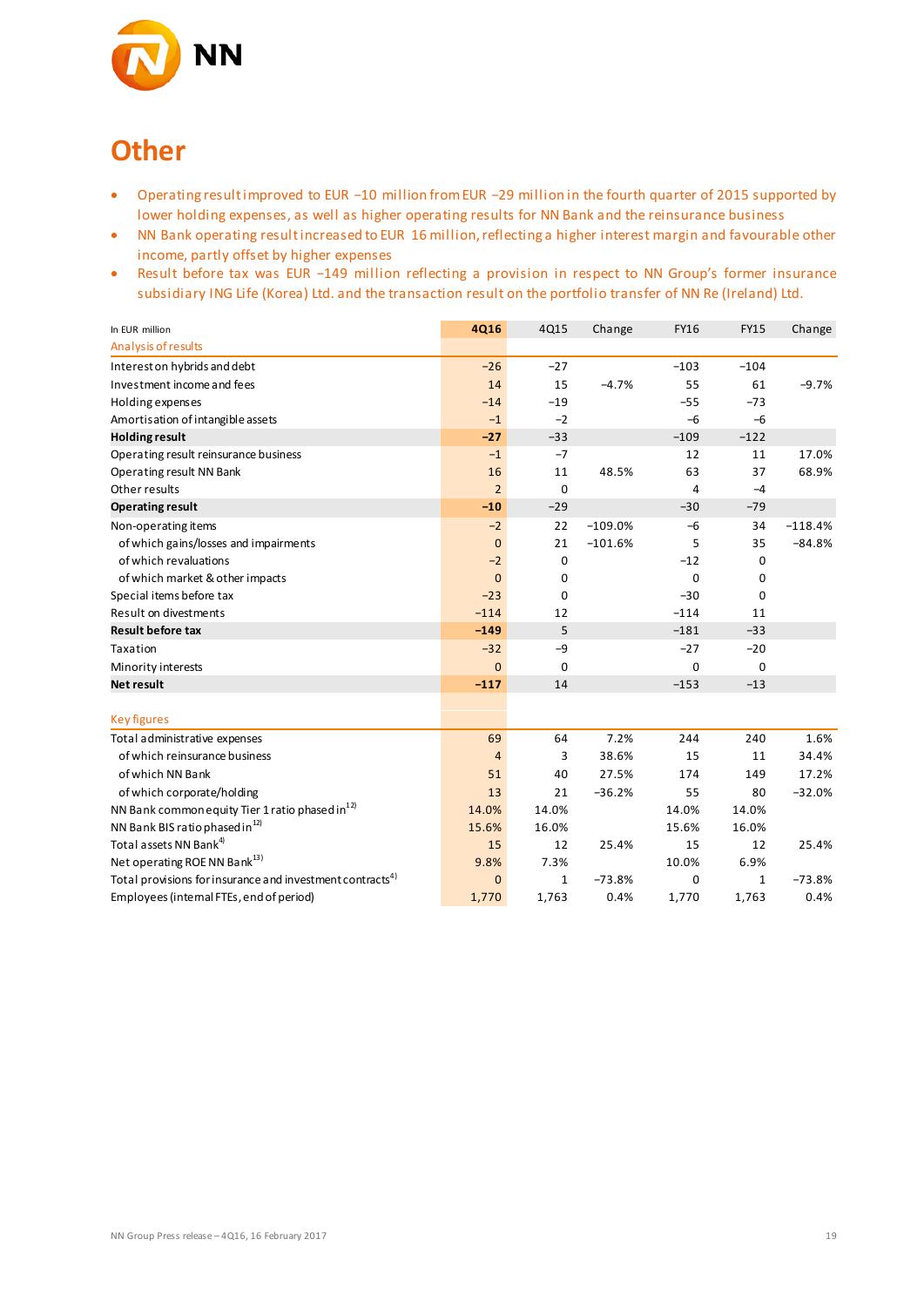

The operating result of the segment Other improved to EUR −10 million from EUR −29 million in the fourth quarter of 2015, supported by lower holding expenses, as well as higher operating results for NN Bank and the reinsurance business.

The holding result improved to EUR −27 million from EUR −33 million in the fourth quarter of 2015, mainly driven by lower holding expenses.

The operating result of the reinsurance business improved to EUR −1 million from EUR −7 million in the fourth quarter of 2015, which was impacted by lower underwriting results.

The operating result of NN Bank increased to EUR 16 million from EUR 11 million in the fourth quarter of 2015, reflecting a higher interest margin and favourable other income of EUR 6 million, partly offset by higher administrative expenses to support the bank's continued growth, including an EUR 8 million restructuring provision.

The result before tax of the segment Other was EUR −149 million compared with EUR 5 million in the fourth quarter of 2015, which included capital gains on the sale of government bonds. Special items amounted to EUR −23 million in the current quarter, reflecting restructuring expenses in the holding company. The result on divestments amounted to EUR −114 million in the fourth quarter of 2016, reflecting the transaction result on the portfolio transfer agreement that NN Re (Ireland) Ltd. signed with Canada Life International Re Ltd. in October 2016 and a provision following the outcome of arbitration proceedings in respect to NN Group's former insurance subsidiary ING Life Korea.

The operating result of the segment Other for full-year 2016 improved to EUR −30 million from EUR −79 million in 2015, mainly driven by the higher operating result of NN Bank and lower holding expenses.

NN Bank's operating result for full-year 2016 increased to EUR 63 million from EUR 37 million in 2015, driven by a higher interest margin due to the expansion of its mortgage and customer savings activities and supported by lower risk costs, partly offset by higher administrative expenses supporting the bank's growth including an EUR 8 million restructuring provision.

The result before tax for full-year 2016 decreased to EUR −181 million compared with EUR −33 million in 2015, driven by the negative result on divestments, lower non-operating items, and higher special items for restructuring expenses in the holding company, partly compensated by the improved operating result.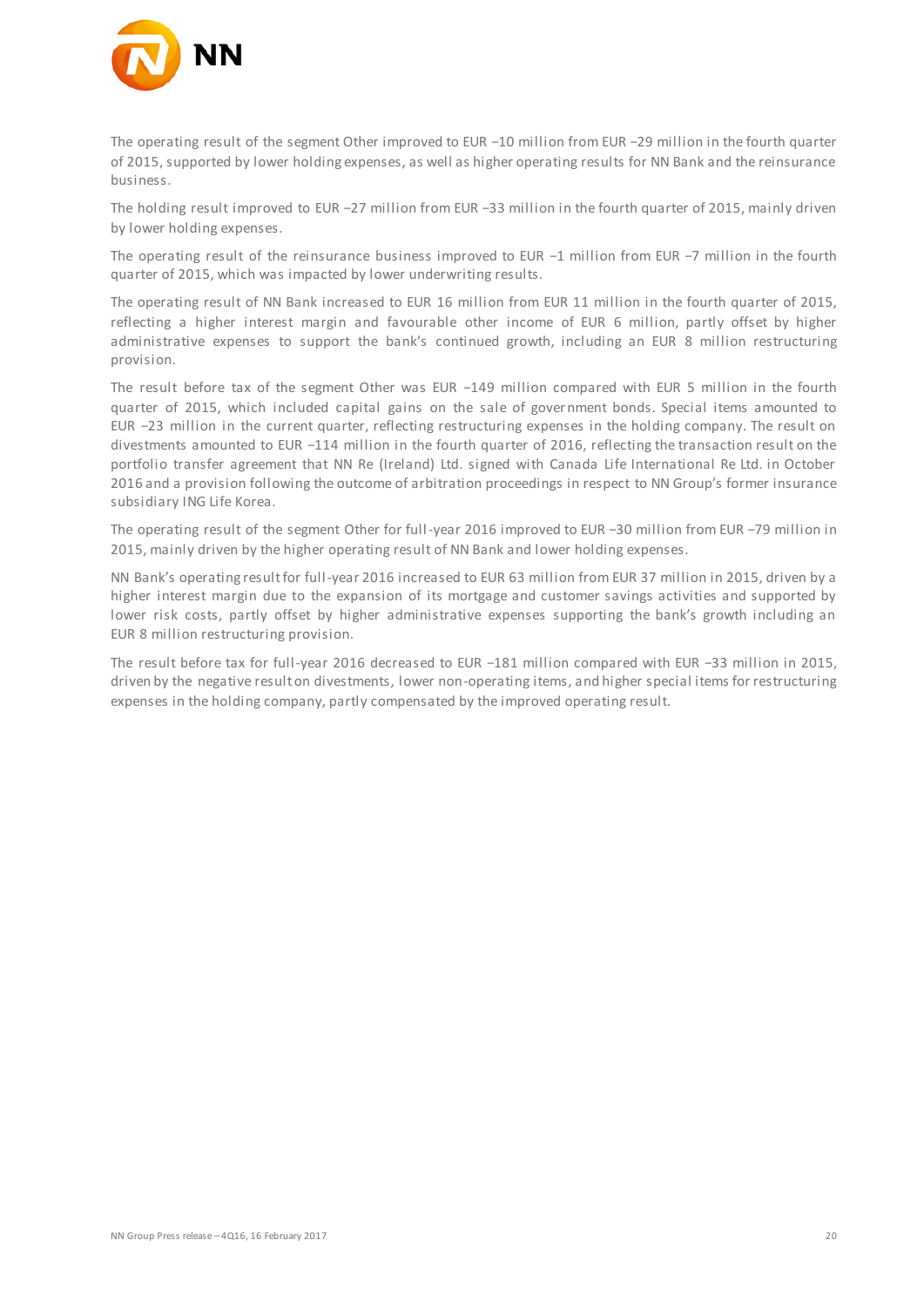

## **Japan Closed Block VA**

- Current quarter result before tax was EUR 11 million, and includes a positive hedge-related result of EUR 30 million largely offset by a EUR 35 million reserve increase on lower lapse assumptions
- Portfolio run-off resulted in a 5.6% decrease in the number of policies compared with the third quarter of 2016, and a 23.7% decrease compared with the fourth quarter of 2015
- Full-year 2016 result before tax was EUR −99 million, and includes a EUR −95 million hedge-related result and a EUR 51 million reserve increase on lower lapse assumptions

| In EUR million                           | <b>4Q16</b>    | 4Q15           | Change   | <b>FY16</b> | <b>FY15</b> | Change    |
|------------------------------------------|----------------|----------------|----------|-------------|-------------|-----------|
| Analysis of results                      |                |                |          |             |             |           |
| Investment margin                        | $-1$           | $-1$           |          | $-2$        | $-1$        |           |
| Fees and premium-based revenues          | 14             | 20             | $-32.2%$ | 57          | 95          | $-39.5%$  |
| Technical margin                         | $\bf{0}$       | 0              |          | 0           | 0           |           |
| Operating income non-modelled business   | $\mathbf{0}$   | $\Omega$       |          | $\Omega$    | 0           |           |
| <b>Operating income</b>                  | 13             | 20             | $-33.3%$ | 55          | 94          | $-41.5%$  |
| Administrative expenses                  | 3              | 5              | $-46.8%$ | 15          | 19          | $-23.1%$  |
| DAC amortisation and trail commissions   | $\overline{2}$ | 2              | $-28.5%$ | 7           | 10          | $-33.4%$  |
| <b>Expenses</b>                          | 4              | $\overline{7}$ | $-41.5%$ | 22          | 29          | $-26.7%$  |
| <b>Operating result</b>                  | 9              | 12             | $-28.3%$ | 33          | 64          | $-48.3%$  |
| Non-operating items                      | $\overline{2}$ | 12             | $-80.2%$ | $-132$      | $-44$       |           |
| of which gains/losses and impairments    | $\mathbf{0}$   | 0              |          | 0           | 0           |           |
| of which revaluations                    | $\mathbf{0}$   | 0              |          | $\Omega$    | 0           |           |
| of which market & other impacts          | $\overline{2}$ | 12             | $-80.2%$ | $-132$      | $-44$       |           |
| Special items before tax                 | $\mathbf{0}$   | 0              |          | $\mathbf 0$ | 0           |           |
| Result on divestments                    | $\mathbf{0}$   | $\Omega$       |          | $\Omega$    | $\Omega$    |           |
| <b>Result before tax</b>                 | 11             | 24             | $-53.4%$ | $-99$       | 20          |           |
| Taxation                                 | 3              | 6              | $-52.3%$ | $-24$       | $-11$       |           |
| Minority interests                       | $\mathbf{0}$   | 0              |          | $\mathbf 0$ | $\mathbf 0$ |           |
| <b>Net result</b>                        | 8              | 17             | $-53.8%$ | $-75$       | 31          | $-344.8%$ |
|                                          |                |                |          |             |             |           |
| Key figures <sup>14)</sup>               |                |                |          |             |             |           |
| Allocated equity <sup>9)</sup>           | 583            | 946            | $-38.4%$ | 583         | 946         | $-38.4%$  |
| Account value                            | 8,201          | 10,028         | $-18.2%$ | 8,201       | 10,028      | $-18.2%$  |
| Net Amount at Risk                       | 352            | 203            |          | 352         | 203         |           |
| <b>IFRS Reserves</b>                     | 674            | 514            | 31.0%    | 674         | 514         | 31.0%     |
| Number of policies                       | 154,315        | 202,192        | $-23.7%$ | 154,315     | 202,192     | $-23.7%$  |
| Employees (internal FTEs, end of period) | 51             | 103            | $-50.5%$ | 51          | 103         | $-50.5%$  |

Note: For data in constant currencies, refer to the 'NN Group Financial Supplement: 2.8.1 Analysis of results: Japan Closed block VA – Excluding currency effects'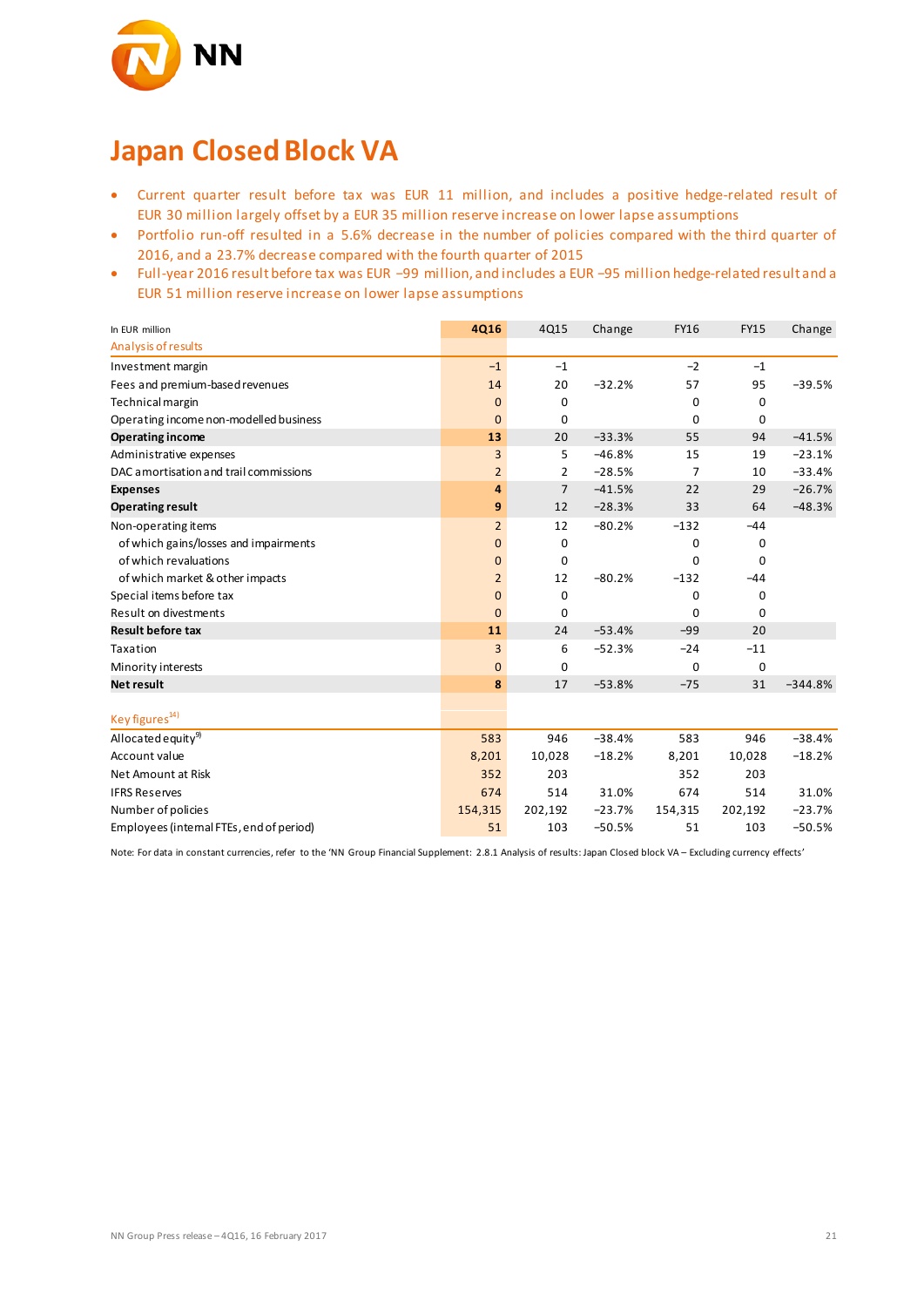

The result before tax of Japan Closed Block VA was EUR 11 million compared with EUR 24 million in the fourth quarter of 2015, reflecting lower market and other impacts. The operating result decreased to EUR 9 million from EUR 12 million in the fourth quarter of 2015, as fees and premium-based revenues declined due to the run-off of the portfolio.

Fees and premium-based revenues were EUR 14 million, down 39.3% from the fourth quarter of 2015 excluding currency effects, mainly due to a lower account value reflecting a decreasing number of policies.

Market and other impacts were EUR 2 million compared with EUR 12 million in the fourth quarter of 2015. The current quarter includes a EUR 30 million hedge-related result and a technical provision increase of EUR 35 million reflecting lower lapse assumptions on death benefit policies.

The Net Amount at Risk in the Japan Closed Block VA increased to EUR 352 million from EUR 203 million in the fourth quarter of 2015 and decreased from EUR 917 million in the third quarter of 2016, primarily as a result of equity markets movements.

The full-year 2016 operating result before tax was EUR 33 million compared with EUR 64 million in 2015, down 53.3% excluding currency impacts, mainly caused by lower fees and premium-based revenues partly offset by lower administrative expenses.

The result before tax decreased to a loss of EUR 99 million for the full-year 2016 from a profit of EUR 20 million in 2015, reflecting the lower operating result, a hedge-related result of EUR −95 million and a EUR 51 million reserve increase reflecting lower lapse assumptions. The full-year 2015 included a hedge-related result of EUR −55 million and benefited from a EUR 12 million reserve release from higher lapse assumptions of out-of-the-money policies.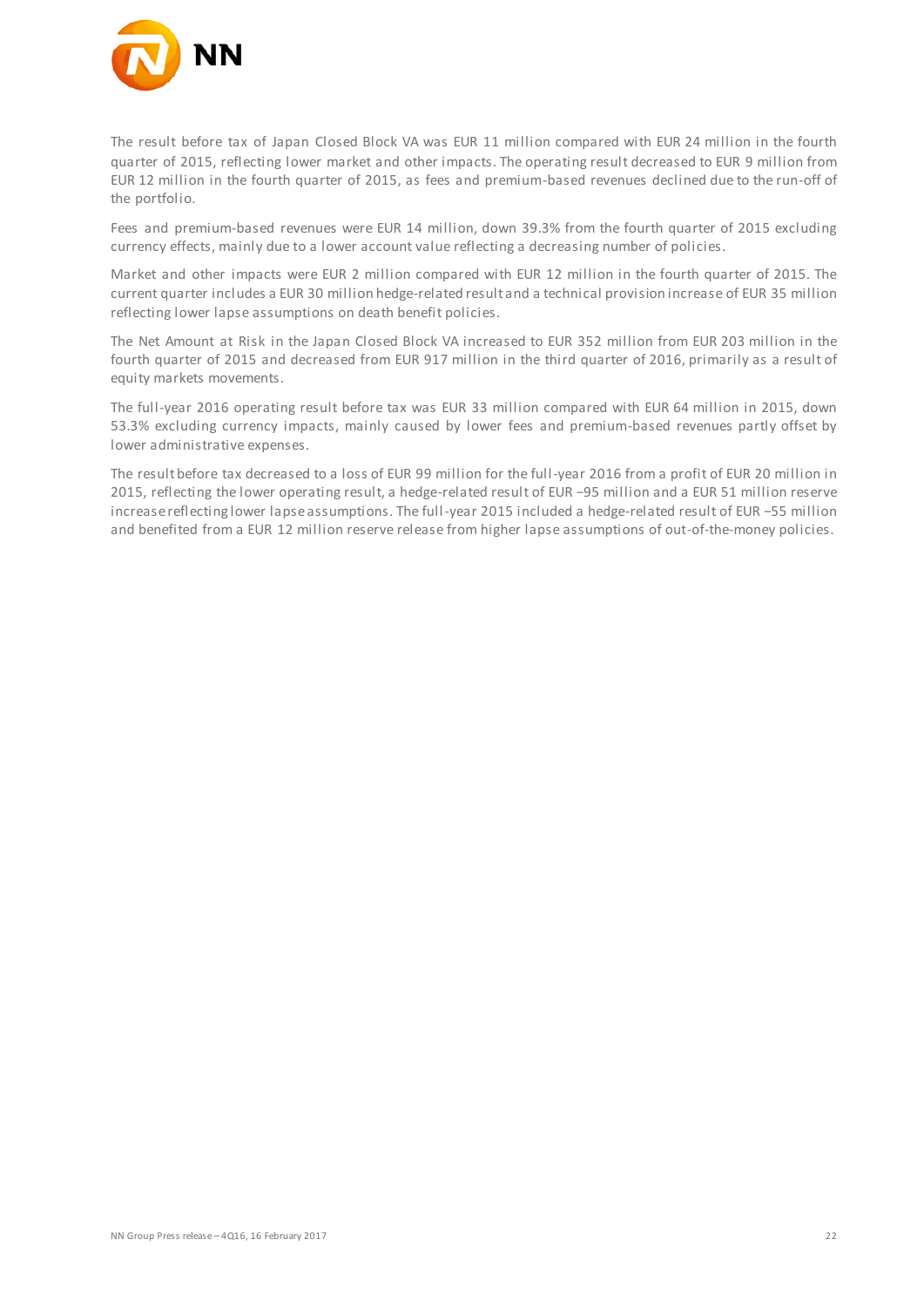

### **Consolidated Balance Sheet**

- Total assets of NN Group decreased by EUR 9.0 billion compared with the third quarter of 2016 to EUR 168.5 billion reflecting the impact of increased long term interest rates and currency movements
- Shareholders' equity decreased by EUR 2.8 billion to EUR 22.7 billion mainly reflecting lower revaluation reserves as the result of lower market values of the debt securities portfolio

| in FUR million                                        | 31 Dec 16 | 30 Sep 16 | 31 Dec 15 |                                                            | 31 Dec 16      | 30 Sep 16 | 31 Dec 15 |
|-------------------------------------------------------|-----------|-----------|-----------|------------------------------------------------------------|----------------|-----------|-----------|
|                                                       |           |           |           |                                                            |                |           |           |
| <b>Assets</b>                                         |           |           |           | <b>Equity and liabilities</b>                              |                |           |           |
| Cash and cash equivalents                             | 8,634     | 9,131     | 7,436     | Shareholders' equity (parent)                              | 22,706         | 25,470    | 20,469    |
| Financial assets at fair value through profit or loss |           |           |           | Minority interests                                         | 12             | $\circ$   | 9         |
| - investments for risk of policyholders               | 30,711    | 31,485    | 35,154    | Undated subordinated notes                                 | 986            | 986       | 986       |
| - non-trading derivatives                             | 4,421     | 6,809     | 4,656     | <b>Total equity</b>                                        | 23,704         | 26,465    | 21,464    |
| - designated as at fair value through profit or loss  | 873       | 1,308     | 443       | Subordinated loans                                         | 2,288          | 2,288     | 2,290     |
| Available-for-sale investments                        |           |           |           | Debt securities issued                                     | 598            | 597       | 597       |
| - debt securities                                     | 72,779    | 76.748    | 67,553    | Other borrowed funds                                       | 7,646          | 7,952     | 6.785     |
| - equity securities                                   | 6,988     | 7.007     | 6,840     | Insurance and investment contracts                         |                |           |           |
| Loans                                                 | 33,920    | 34,533    | 31,013    | - life insurance provisions                                | 80,695         | 84,240    | 75,827    |
| Reinsurance contracts                                 | 231       | 251       | 236       | - non-life insurance provisions                            | 3,536          | 3.666     | 3,509     |
| Associates and joint ventures                         | 2,698     | 2,537     | 2,197     | - provision for risk of policyholders                      | 30,772         | 31,558    | 35,212    |
| Real estate investments                               | 2,028     | 1,913     | 1,564     | - other                                                    | 696            | 703       | 1,436     |
| Property and equipment                                | 86        | 84        | 86        | Customer deposits and other funds on deposit               | 10,224         | 9,682     | 8,034     |
| Intangible assets                                     | 342       | 346       | 351       | Financial liabilities at fair value through profit or loss |                |           |           |
| Deferred acquisition costs                            | 1,636     | 1,699     | 1,531     | - non-trading derivatives                                  | 2,008          | 2,472     | 1,701     |
| Assets held for sale                                  | 6         | 961       | $\circ$   | Liabilities held for sale                                  | $\overline{2}$ | 709       | $\Omega$  |
| Other assets                                          | 3,152     | 2,710     | 3,092     | Other liabilities                                          | 6,336          | 7,190     | 5,297     |
|                                                       |           |           |           | <b>Total liabilities</b>                                   | 144,801        | 151,057   | 140,688   |
| <b>Total assets</b>                                   | 168,505   | 177,522   | 162,152   | Total equity and liabilities                               | 168,505        | 177,522   | 162,152   |

## **Assets**

#### **Non-trading derivatives**

Non-trading derivatives decreased by EUR 2.4 billion to EUR 4.4 billion, reflecting negative revaluations on interest rate swaps as long term interest rates increased in the fourth quarter of 2016.

#### **Debt securities**

Debt securities decreased by EUR 3.9 billion to EUR 72.8 billion due to the impact of higher long-term interest rates and EUR -1.0 billion currency impacts, partly compensated by EUR 0.9 billion of new investments.

#### **Assets and Liabilities held for sale**

Assets and Liabilities held for sale reflect the balance sheet items of Mandema & Partners, the sale of which was completed on 1 January 2017. Assets and Liabilities held for sale decreased during the quarter reflecting the portfolio transfer agreement NN Re (Ireland) signed with Canada Life International Re Limited in October 2016.

### **Liabilities**

#### **Life Insurance provisions**

Life Insurance provisions decreased by EUR 3.5 billion to EUR 80.7 billion mainly due to lower deferred interest credited to policyholders following the decrease of the debt securities revaluation reserve and cash flow hedge reserve as well as currency effects.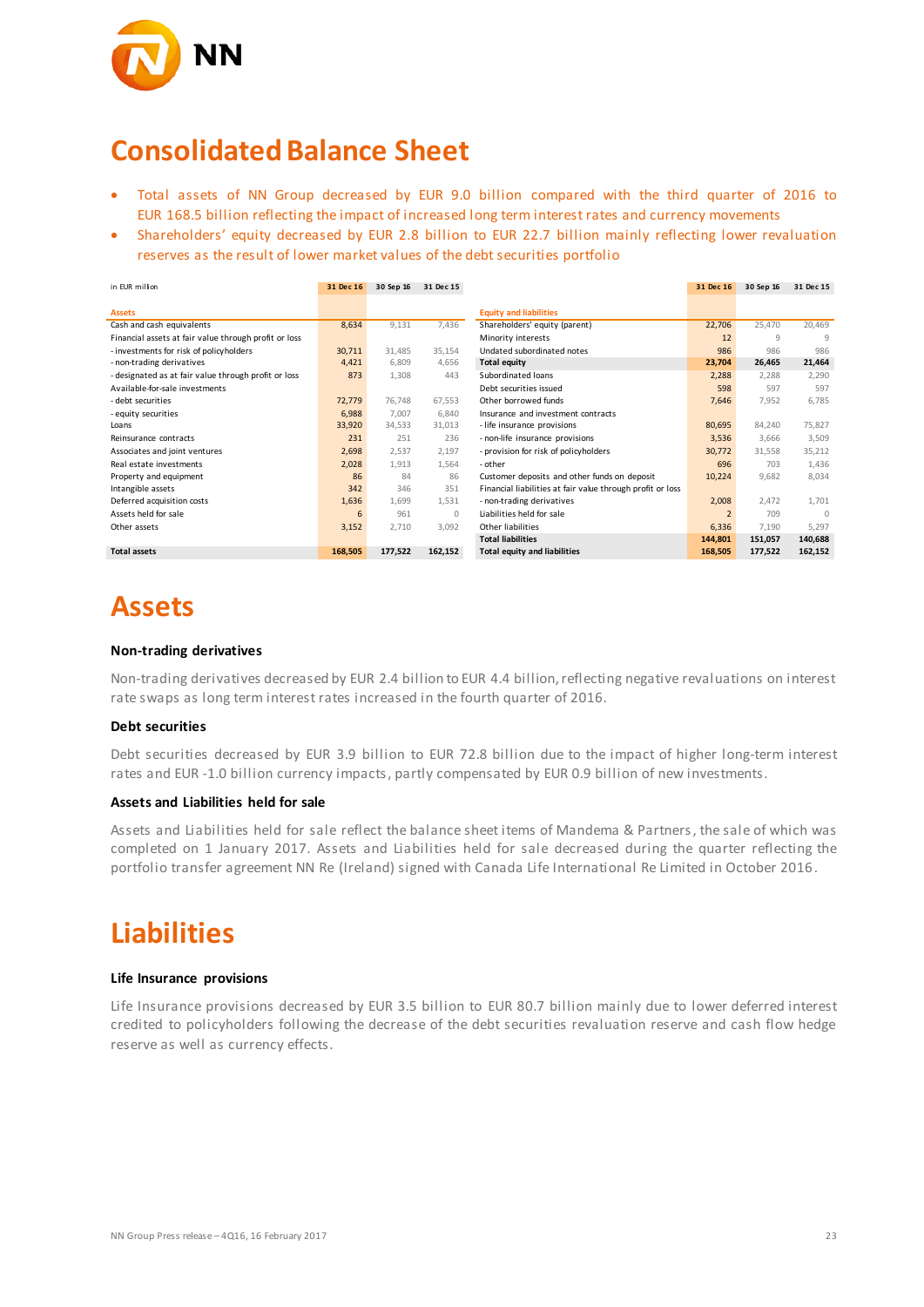

# **Equity**

Shareholders' equity decreased by EUR 2.8 billion to EUR 22.7 billion at the end of the fourth quarter of 2016, reflecting a decrease in the available-for-sale debt securities revaluation reserves and a decrease in the cash flow hedge reserve, partly offset by a lower deferred interest credited to policyholders.

Changes in Shareholders' equity for the current quarter, the full year and the previous full year were as follows:

| in EUR million                                                       | <b>4Q16</b>  | <b>FY16</b> | <b>FY15</b> |
|----------------------------------------------------------------------|--------------|-------------|-------------|
|                                                                      |              |             |             |
| Shareholders' equity beginning of period                             | 25,470       | 20,469      | 20,355      |
| Net result for the period                                            | 148          | 1,189       | 1,565       |
| Unrealised revaluations available-for-sale investments and other     | $-2,859$     | 2,423       | $-720$      |
| Realised gains/losses transferred to the profit and loss account     | 8            | $-230$      | $-345$      |
| Change in cash flow hedge reserve                                    | $-1,111$     | 406         | $-435$      |
| Deferred interest crediting to life policyholders                    | 1,253        | $-689$      | 644         |
| Share of other comprehensive income of associates and joint ventures | $\mathbf{1}$ | 3           | 9           |
| Exchange rate differences                                            | $-190$       | $-7$        | 188         |
| Remeasurement of the net defined benefit asset/liability             | 37           | $-13$       | 28          |
| Capital contributions and change in share capital                    | $\Omega$     | 0           | 57          |
| Dividend                                                             | $\mathbf{0}$ | $-298$      | $-251$      |
| Purchase/sale treasury shares                                        | $-55$        | $-503$      | $-597$      |
| Employee stock option & share plans                                  | 4            | $-10$       | 5           |
| Coupon on undated subordinated notes                                 | $\mathbf{0}$ | $-34$       | $-34$       |
| <b>Total changes</b>                                                 | $-2,764$     | 2,237       | 114         |
| Shareholders' equity end of period                                   | 22,706       | 22,706      | 20,469      |

The composition of Total equity at the end of the year, at the end of the third quarter and at the end of the previous year was as follows:

| in EUR million                                               | 31 Dec 16 | 30 Sep 16 | 31 Dec 15 |
|--------------------------------------------------------------|-----------|-----------|-----------|
|                                                              |           |           |           |
| Share capital                                                | 40        | 40        | 40        |
| Share premium                                                | 12,153    | 12,153    | 12,153    |
| Revaluation reserve available-for-sale investments and other | 5,792     | 7,366     | 4,292     |
| Cash flow hedge reserve                                      | 4,435     | 5,546     | 4,029     |
| Currency translation reserve                                 | 10        | 198       | $-24$     |
| Net defined benefit asset/liability remeasurement reserve    | $-103$    | $-140$    | $-90$     |
| Retained earnings and other reserves                         | 379       | 307       | 69        |
| Shareholders' equity (parent)                                | 22,706    | 25,470    | 20,469    |
| Minority interests                                           | 12        | 9         | 9         |
| Undated subordinated notes                                   | 986       | 986       | 986       |
| <b>Total equity</b>                                          | 23,704    | 26,465    | 21,464    |
|                                                              |           |           |           |
| Shareholders' equity per share in EUR                        | 70        | 78        | 62        |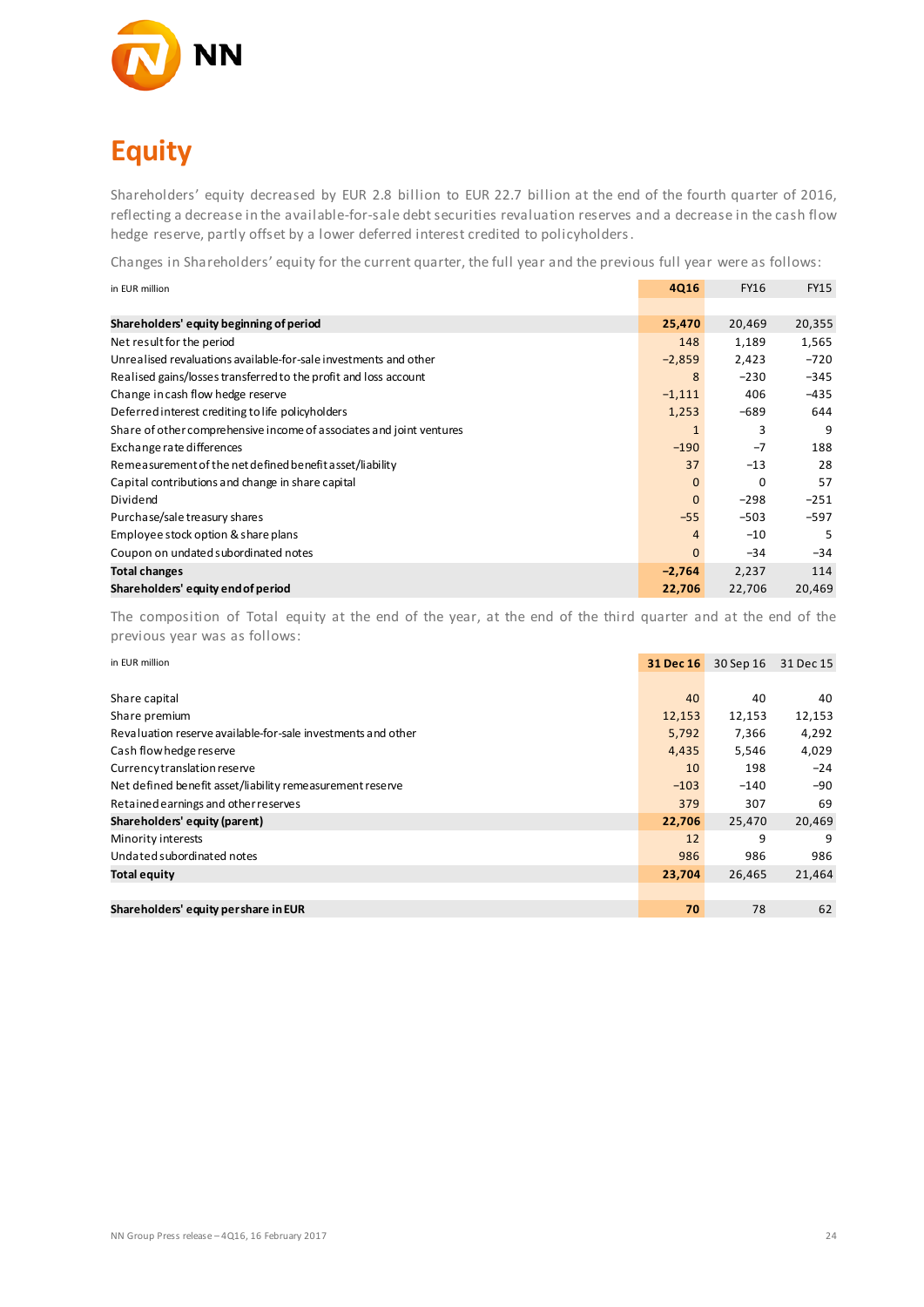

### **Capital Management**

- Solvency II ratio of NN Group increased to 241% from 236% at the end of the third quarter of 2016 reflecting market impacts, the reversal of the EUR 333 million deduction of the suspended buybacks and the 2016 final dividend
- Free cash flow to the holding in the fourth quarter of 2016 was EUR 154 million, mainly driven by dividends from subsidiaries, partly offset by capital injections and a provision related to ING Life Korea
- Cash capital position at the holding company increased to EUR 2.5 billion
- Proposed final dividend of EUR 0.95 per ordinary share, or approximately EUR 307 million in total

## **Solvency II**

| in EUR million                                 | 31 Dec 16 | 30 Sep 16 |
|------------------------------------------------|-----------|-----------|
|                                                |           |           |
| Basic Own Funds                                | 14,660    | 15,255    |
| Non-available Own Funds                        | 1,427     | 1,382     |
| Non-eligible Own Funds                         | 84        | $\Omega$  |
| Eligible Own Funds (a)                         | 13,149    | 13,873    |
| of which Tier 1 Unrestricted                   | 8,414     | 9,173     |
| of which Tier 1 Restricted                     | 1,919     | 1,929     |
| of which Tier 2                                | 1,043     | 1,054     |
| of which Tier 3                                | 750       | 631       |
| of which non-solvency II regulated entities    | 1,022     | 1,086     |
| Solvency Capital Requirements (b)              | 5,459     | 5,871     |
| of which non-solvency II regulated entities    | 460       | 476       |
| NN Group Solvency II ratio (a/b) <sup>1)</sup> | 241%      | 236%      |
| NN Life Solvency II ratio <sup>1)</sup>        | 203%      | 211%      |

The NN Group Solvency II ratio increased to 241% at the end of the fourth quarter of 2016 from 236% at the end of the third quarter of 2016 mainly due to the reversal of the EUR 333 million deduction of the suspended buybacks and favourable market movements. These effects were partly offset by the proposed final dividend as well as changes in eligibility constraints and non-available own funds.

The NN Life Solvency II ratio decreased to 203% at the end of the fourth quarter of 2016 from 211% at the end of the third quarter of 2016, mainly due to the impact of eligibility constraints as a result of market movements as well as a dividend payment of EUR 150 million to the holding company.

### **Cash capital position at the holding company**

| in EUR million                                      | <b>4Q16</b>  | <b>FY16</b> |
|-----------------------------------------------------|--------------|-------------|
|                                                     |              |             |
| Beginning of period                                 | 2,391        | 1,953       |
| Cash divestment proceeds                            | $\mathbf{0}$ | 0           |
| Dividends from subsidiaries <sup>15)</sup>          | 370          | 1,611       |
| Capital injections into subsidiaries <sup>16)</sup> | $-85$        | $-93$       |
| Other $17)$                                         | $-131$       | $-169$      |
| Free cash flow to the holding <sup>18)</sup>        | 154          | 1,349       |
| Acquisitions                                        | $\mathbf{0}$ | $\Omega$    |
| Capital flow from / (to) shareholders               | $-55$        | $-812$      |
| Increase / (decrease) in debt and loans             | $\Omega$     | $\Omega$    |
| <b>End of period</b>                                | 2,489        | 2,489       |

Note: cash capital is defined as net current assets available at the holding company

The cash capital position at the holding company increased to EUR 2,489 million at the end of the fourth quarter of 2016 from EUR 2,391 million at the end of the third quarter of 2016. This increase was driven by EUR 370 million of dividends received from subsidiaries in the Netherlands and NN Re (Ireland), partly offset by capital injections mainly into Greece and NN Bank, and the amount of shares repurchased in the fourth quarter of 2016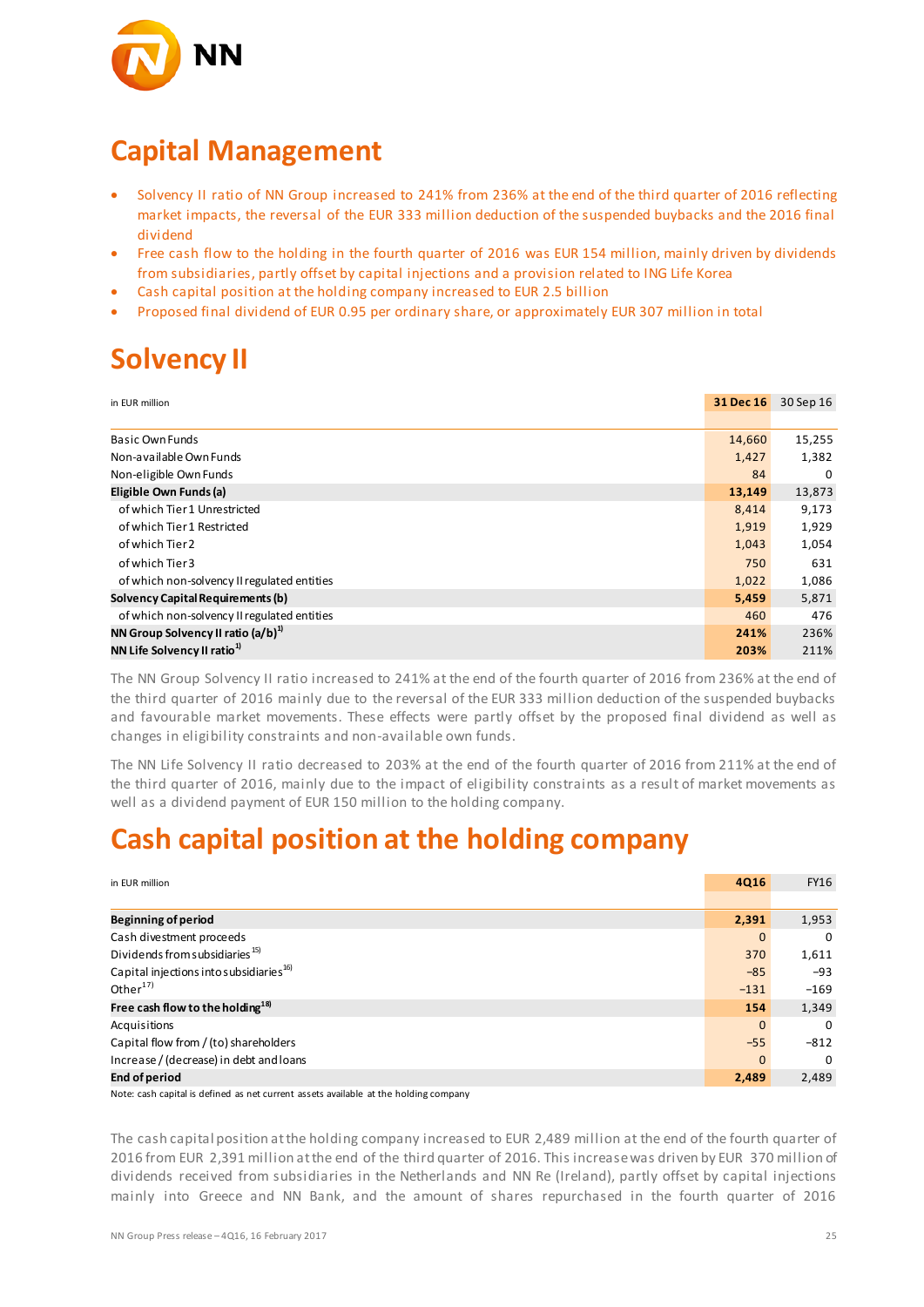

(EUR 55 million). Other movements include a provision related to ING Life Korea recognised in the fourth quarter, holding company expenses, interest on loans and debt and other holding company cash flows.

### **Financial leverage**

| in EUR million                                     | 31 Dec 16 | 30 Sep 16 | 31 Dec 15 |
|----------------------------------------------------|-----------|-----------|-----------|
|                                                    |           |           |           |
| Shareholders' equity                               | 22,706    | 25,470    | 20,469    |
| Adjustment for revaluation reserves <sup>19)</sup> | $-8,763$  | $-11,528$ | $-6,935$  |
| Goodwill                                           | $-253$    | $-257$    | $-260$    |
| Minority interests                                 | 12        | 9         | 9         |
| Capital base for financial leverage (a)            | 13,703    | 13,694    | 13,283    |
| Undated subordinated notes <sup>20)</sup>          | 986       | 986       | 986       |
| Subordinated debt                                  | 2,288     | 2,288     | 2,290     |
| Total subordinated debt                            | 3,273     | 3,274     | 3,276     |
| Debt securities is sued (financial leverage)       | 398       | 398       | 398       |
| Financial leverage (b)                             | 3,672     | 3,672     | 3,674     |
| Debt securities issued (operational leverage)      | 199       | 199       | 199       |
| <b>Total debt</b>                                  | 3,871     | 3,871     | 3,873     |
| Financial leverage ratio (b/(a+b))                 | 21.1%     | 21.1%     | 21.7%     |
| Fixed-cost coverage ratio <sup>201211</sup>        | 12.8x     | 13.0x     | 13.1x     |

The financial leverage ratio of NN Group was 21.1% at the end of the fourth quarter. The capital base for financial leverage slightly increased by EUR 9 million mainly due to the fourth-quarter net result of EUR 148 million and positive equity revaluations, offset by currency impacts and the amount of shares repurchased in the fourth quarter of 2016 (EUR 55 million).

The fixed-cost coverage ratio slightly decreased to 12.8x at the end of the fourth quarter of 2016 from 13.0x at the end of the third quarter of 2016 (on a last 12-months basis).

On 10 January 2017, NN Group issued EUR 500 million of senior unsecured debt with a fixed rate coupon of 0.875% per annum and a maturity of 6 years. The proceeds are planned to be used to repay EUR 476 million of subordinated debt of NN Group on its first call date in May 2017. This debt does not qualify as Own Funds under Solvency II.

On the same date NN Group issued EUR 850 million of subordinated debt with a maturity of 31 years and first callable after 11 years with a fixed rate coupon of 4.625% per annum until the first call date and a floating rate coupon thereafter. This subordinated debt qualifies as Tier 2 capital under Solvency II. The proceeds have been used to repay EUR 823 million of hybrids loans outstanding with ING Group which ceased to be grandfathered as Tier 1 capital under Solvency II from 1 January 2017.

## **Dividend**

At the Annual General Meeting on 1 June 2017, a final dividend will be proposed of EUR 0.95 per ordinary share, or approximately EUR 307 million in total based on the current number of outstanding shares (net of treasury shares). Together with the 2016 interim dividend of EUR 0.60 per ordinary share paid in September 2016, NN Group's total dividend for 2016 will be EUR 502 million, or EUR 1.55 per ordinary share which is equivalent to a dividend pay-out ratio of around 51% of NN Group's full-year 2016 net operating result of ongoing business. The final dividend will be paid in cash, after deducti on of withholding tax if applicable, or ordinary shares from the share premium reserve**,** at the election of the shareholder. To neutralise the dilutive effect of the stock dividend, NN Group will repurchase ordinary shares for an amount equivalent to the stock dividend. If the proposed dividend is approved by the shareholders, NN Group ordinary shares will be quoted ex -dividend on 5 June 2017. The record date for the dividend will be 6 June 2017. The election period will run from 5 June up to and including 19 June 2017. The stock fraction for the stock dividend will be based on the volume weighted average price of NN Group ordinary shares on Euronext Amsterdam for the five trading days from 13 June through 19 June 2017. The dividend will be payable on 26 June 2017. (For more information: www.nn-group.com/Investors/Dividends.htm)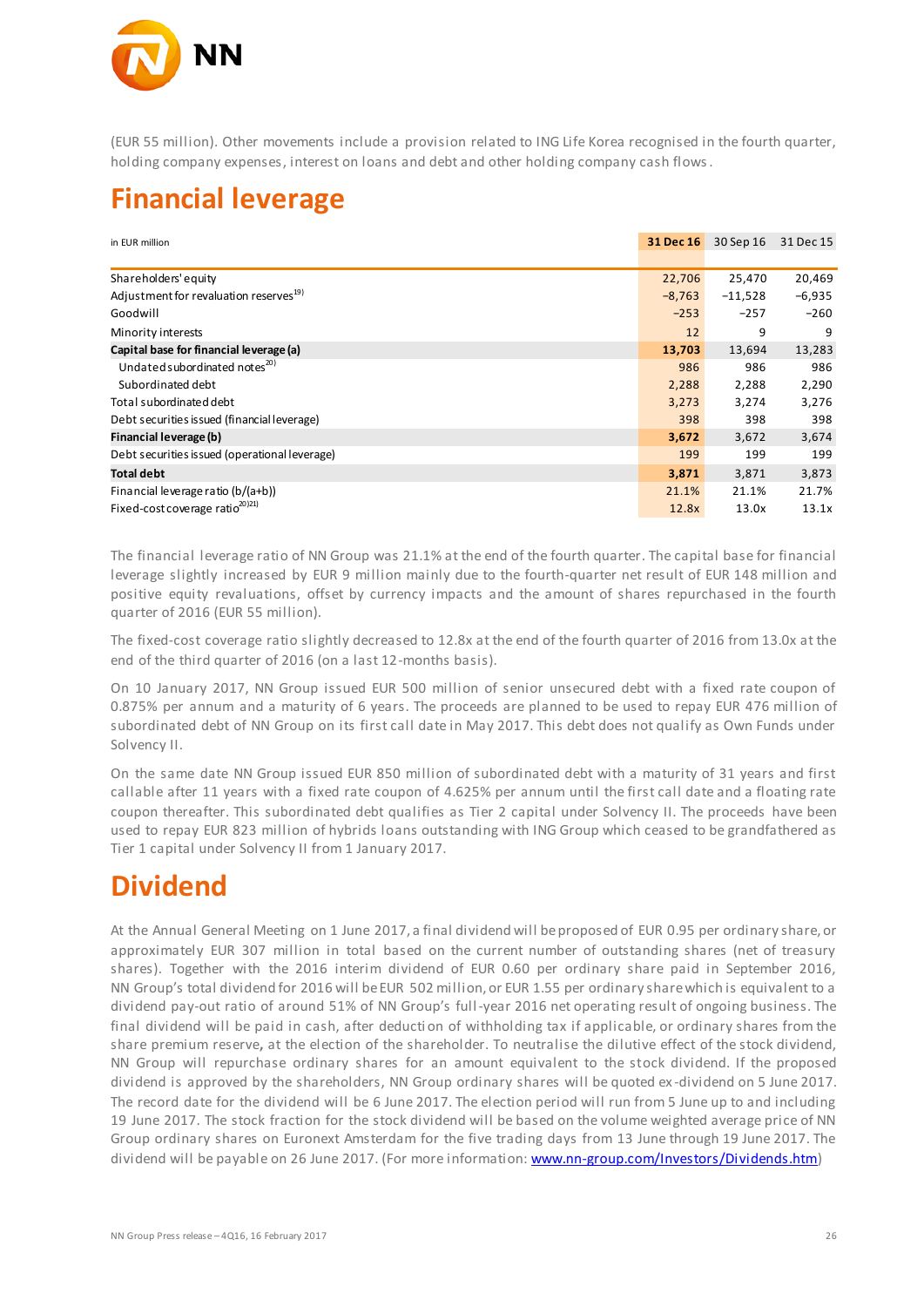

## **Share buyback**

On 26 May 2016, NN Group announced an open market share buyback programme for an amount up to EUR 500 million over a period of 12 months commencing 1 June 2016. Up until the date of the announcement on 5 October 2016 of the intended offer for Delta Lloyd, share buybacks under this programme had been executed for an amount of EUR 167 million and had been suspended for an amount of EUR 333 million. Following the announcement on 23 December 2016 of the recommended public offer for Delta Lloyd, this remaining outstanding amount of EUR 333 million has been added back to Own Funds as at 31 December 2016.

NN Group intends to neutralise the dilutive effect of stock dividends. Foll owing payment of the 2015 final dividend on 28 June 2016 and the 2016 interim dividend on 9 September 2016, NN Group will repurchase ordinary shares for an amount of EUR 238 million, equivalent to the value of the stock dividends. The remaining outstanding amount on 10 February 2017 was EUR 109 million. These share buybacks will be executed under the programme by financial intermediaries by 31 May 2017. In the fourth quarter of 2016, shares for an amount of EUR 55 million were repurchased.

The share buyback programme is being executed within the limitations of the existing authority granted by the AGM on 2 June 2016 and is being performed in compliance with the safe harbour provisions for share buybacks. The shares will be repurchased at a price that does not exceed the last independent trade or the highest current independent bid on Euronext Amsterdam. NN Group intends to cancel all of the shares acquired under the programme. NN Group reports on the progress of the share buyback programme on its corporate website on a weekly basis [\(www.nn-group.com/Investors.htm\)](http://www.nn-group.com/Investors.htm).

### **Share capital**

The total number of NN Group shares outstanding (net of 11,790,595 treasury shares) on 14 February 2017 was 323,060,776.

### **Credit ratings**

On 7 October 2016, Standard & Poor's announced that it had placed the credit ratings of NN Group on 'CreditWatch negative' as a result of the proposed acquisition by NN Group of Delta Lloyd. On 4 January 2017, Standard & Poor's announced that it will maintain the credit ratings of NN Group on 'CreditWatch negative' and expects to resolve or update this assessment within the next 90 days. On 23 December 2016, Fitch announced that it will not take any rating action as a result of the offer that NN Group has made for Delta Lloyd.

| Credit ratings of NN Group N.V. on 16 February 2017 | <b>Financial Strength Rating</b> | NN Group N.V.<br><b>Counterparty Credit</b><br>Rating |
|-----------------------------------------------------|----------------------------------|-------------------------------------------------------|
|                                                     |                                  |                                                       |
| Standard & Poor's                                   | $A+$<br>CreditWatch negative     | $A-$<br>Credit Watch negative                         |
| Fitch                                               | $A+$<br>Stable                   | A<br>Stable                                           |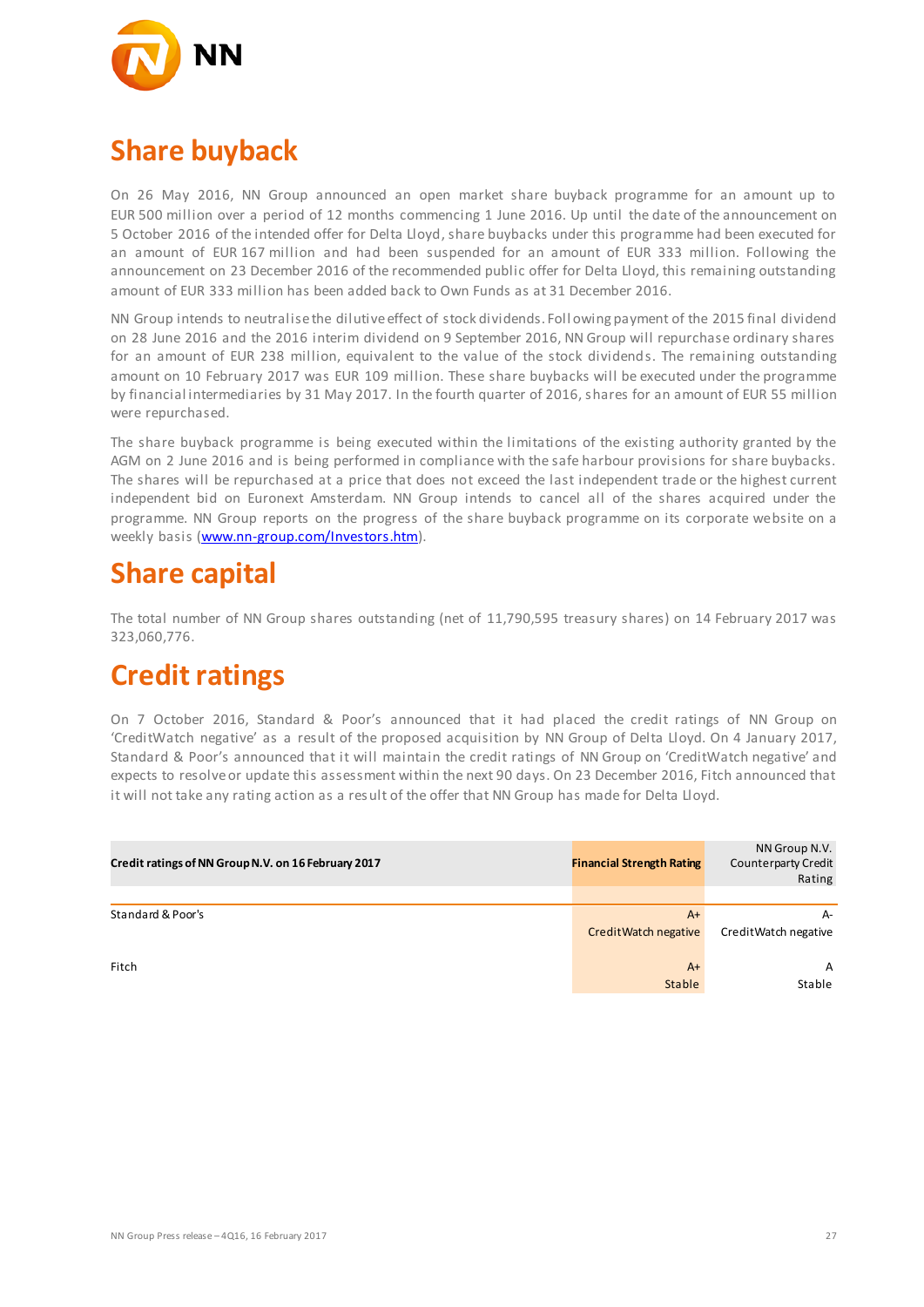

### **Footnotes reference page**

- 1) The solvency ratios are not final until filed with the regulators. The Solvency II ratio is based on the partial internal model.
- 2) Basic earnings per ordinary share is calculated as the net result, adjusted to reflect the deduction of the accrued coupon on undated subordinated notes classified in equity, divided by the weighted average number of ordinary shares outstanding (net of treasury shares).
- 3) Excluding Mandema & Partners and Zicht broker businesses.
- 4) End of period, in EUR billion.
- 5) Four-quarter rolling average.
- 6) Net operating result of the ongoing business, adjusted to reflect the deduction of the accrued coupon on undated subordinated notes classified in equity.
- 7) Net operating ROE is calculated as the (annualised) net operating result of the ongoing business, adjusted to reflect the deduction of the accrued coupon on undated subordinated notes classified in equity, divided by (average) adjusted allocated equity of ongoing business. Adjusted allocated equity is an Alternative Performance Measure. It is derived from IFRS equity by excluding revaluation reserves and undated subordinated notes classified as equity. Reference is made to the section 'Alternative Performance measures (Non-GAAP measures)' in the 30 June 2016 Condensed consolidated interim financial information.
- 8) AuM include the mortgage portfolio managed on behalf of NN Life and NN Non-life since 2Q14.
- 9) Net operating ROE is calculated as the (annualised) net operating result of the segment, divided by (average) adjusted allocated equity. Adjusted allocated equity is an Alternative Performance Measure. It is derived from IFRS equity by excluding revaluation reserves and undated subordinated notes classified as equity. Reference is made to the section 'Alternative Performance measures (Non-GAAP measures)' in the 30 June 2016 Condensed consolidated interim financial information.
- 10) Including Mandema & Partners and Zicht broker businesses.
- 11) The numbers shown under AuM are client balances which exclude IFRS shareholders' equity related to the respective pension businesses and include the assets under administration.
- 12) The 'NN Bank common equity Tier 1 ratio phased in' and the 'NN Bank BIS ratio phased in' are not final un til filed with the regulators.
- 13) Net operating ROE is calculated as the (annualised) net operating result of NN Bank, divided by (average) adjusted allocated equity. Adjusted allocated equity is an Alternative Performance Measure. It is derived from IFRS equity by excluding revaluation reserves and undated subordinated notes classified as equity. Reference is made to the section 'Alternative Performance measures (Non-GAAP measures)' in the 30 June 2016 Condensed consolidated interim financial i nformation.
- 14) End of period.
- 15) Includes interest on subordinated loans provided to subsidiaries by the holding company .
- 16) Includes the change of subordinated loans provided to subsidiaries by the holding company .
- 17) Includes interest on subordinated loans and debt, holding company expenses and other cash flows.
- 18) Free cash flow to the holding company is defined as the change in cash capital position of the holding company over the period, excluding acquisitions and capital transactions with shareholders and debtholders .
- 19) Includes revaluations on debt securities, on the cash flow hedge reserve and on the reserves crediting to life policyholders.
- 20) The undated subordinated notes classified as equity are considered financial leverage in the calculation of the financial leverage ratio. The related interest is included on an accrual basis in the calculation of the fixed-cost coverage ratio.
- 21) Measures the ability of earnings before interest and tax (EBIT) of ongoing business to cover funding costs on financial leverage; calculated on a last 12-months basis.
- 22) The solvency ratios are not final until filed with the regulators. SII ratios are based on the partial internal model. The 4Q2015 NN Life SII ratio reflects the dividend of EUR 150 million paid to NN Group in March 2016.